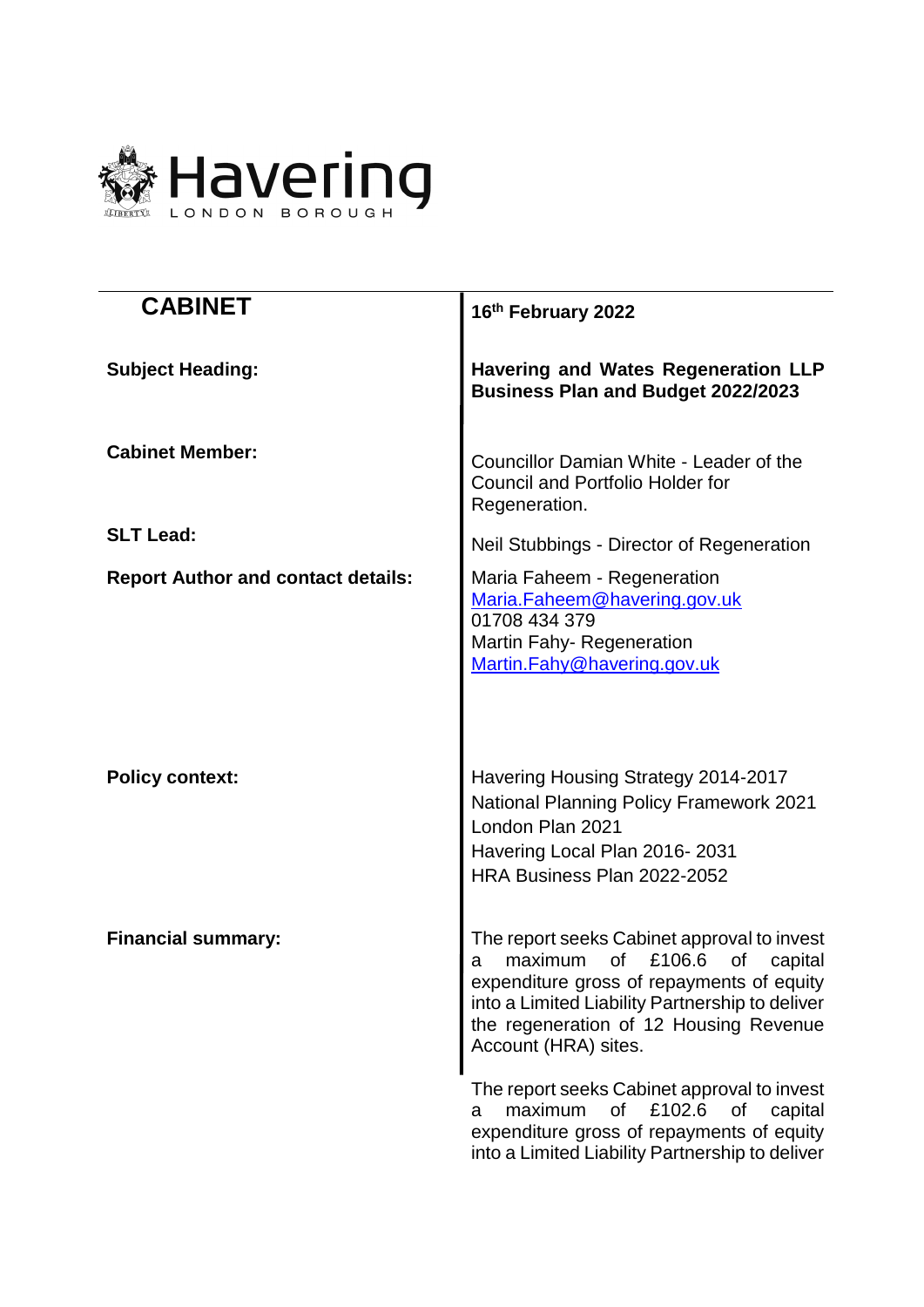the regeneration of 12 Housing Revenue Account (HRA) sites.

The report also seeks Cabinet approval to increase the forward funding to be advanced from the Council by £10.8m. The report also seeks approval to a budget of £70.3m in respect of the remaining land assembly / CPO costs to enable the Council to provide vacant possession.

A total revenue surplus for the HRA of £48.1m is forecast as a result of this regeneration scheme after meeting capital financing costs of borrowing. An estimated capital receipt of £102.6m is expected to be realised at the end of the scheme.

**Is this a Key Decision?** This is a key decision

| When should this matter be reviewed? | Autumn 2022                      |
|--------------------------------------|----------------------------------|
| <b>Reviewing OSC:</b>                | <b>Towns and Communities OSC</b> |

# **The subject matter of this report deals with the following Council Objectives**

| Communities making Havering   | [x] |
|-------------------------------|-----|
| <b>Places making Havering</b> | [x] |
| Opportunities making Havering | [x] |
| Connections making Havering   |     |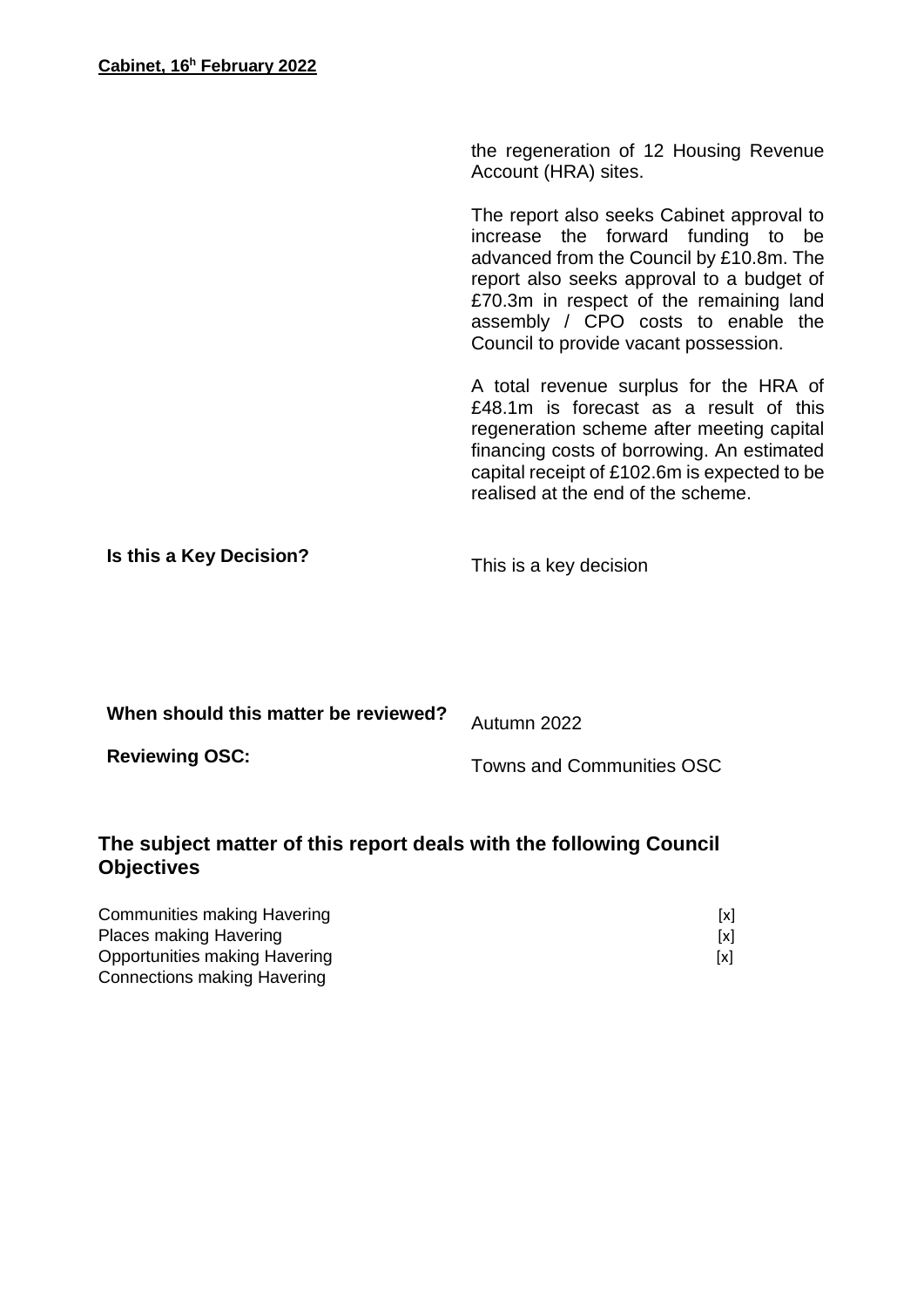#### **SUMMARY**

This Cabinet Report is an annual update of the Havering and Wates Joint Venture Business Plan as required by Cabinet. When Cabinet agreed to establish the Havering and Wates Joint Venture (JV), this was on the basis that there would be regular (annual) reviews and Cabinet would be asked to agree material changes to the business plan on an annual basis, in line with the annual budget setting process. This is the fourth review following establishment of the JV in April 2018.

The Council's overarching vision for the Havering and Wates Joint Venture (HWR) is to facilitate the regeneration of key areas of the borough; to kick-start renewal of key town centres and estates; and deliver truly affordable homes for local people. In addition, it ensures good quality design of buildings and places by being a joint owner of the development company, thus giving greater control over the planning process and ensuring delivery of key infrastructure requirements. Any returns to the Council are being identified to fund future regeneration programmes across the borough and help fund renewal of our cherished town centres across the borough at a time when the traditional high streets are under significant threat from changing consumer habits.

Through the significant regeneration taking place in the Borough, approximately £1.5bn has been generated of which many local businesses have started to see economic benefits. This has been possible with the JV's commitment to buy British where possible and to give local businesses contracts through our local supply chain initiative. For example, 93% of the £33m build contract value for Napier and New Plymouth, Rainham went to UK companies of which 62% of businesses benefitted locally.

For Work Package One (Napier, New Plymouth, Solar, Serena and Sunrise and Waterloo and Queen Street), the key inputs into the financial models have been reviewed and externally validated. The key inputs are construction costs, expected sales revenues, s106 costs and CIL payments.

The Council, through its involvement in the JV is committed to the delivery of the highest quality homes and places for our residents to live in. The goal is to set a high standard for other developers to follow.

The increase in affordable housing and good quality design is being achieved in a Covid-19 landscape. The JV has faced delays in supply chains, shortage in labour and increase in material costs. With the Council's support the JV has continued with the programme dedicated to providing good quality affordable family housing with enhanced design. The additional forward funding identified within the report shows how these changes are being delivered.

The updating of the viability models and then into the Council's financial dashboards means that this report is able to inform Cabinet of any changes to the expected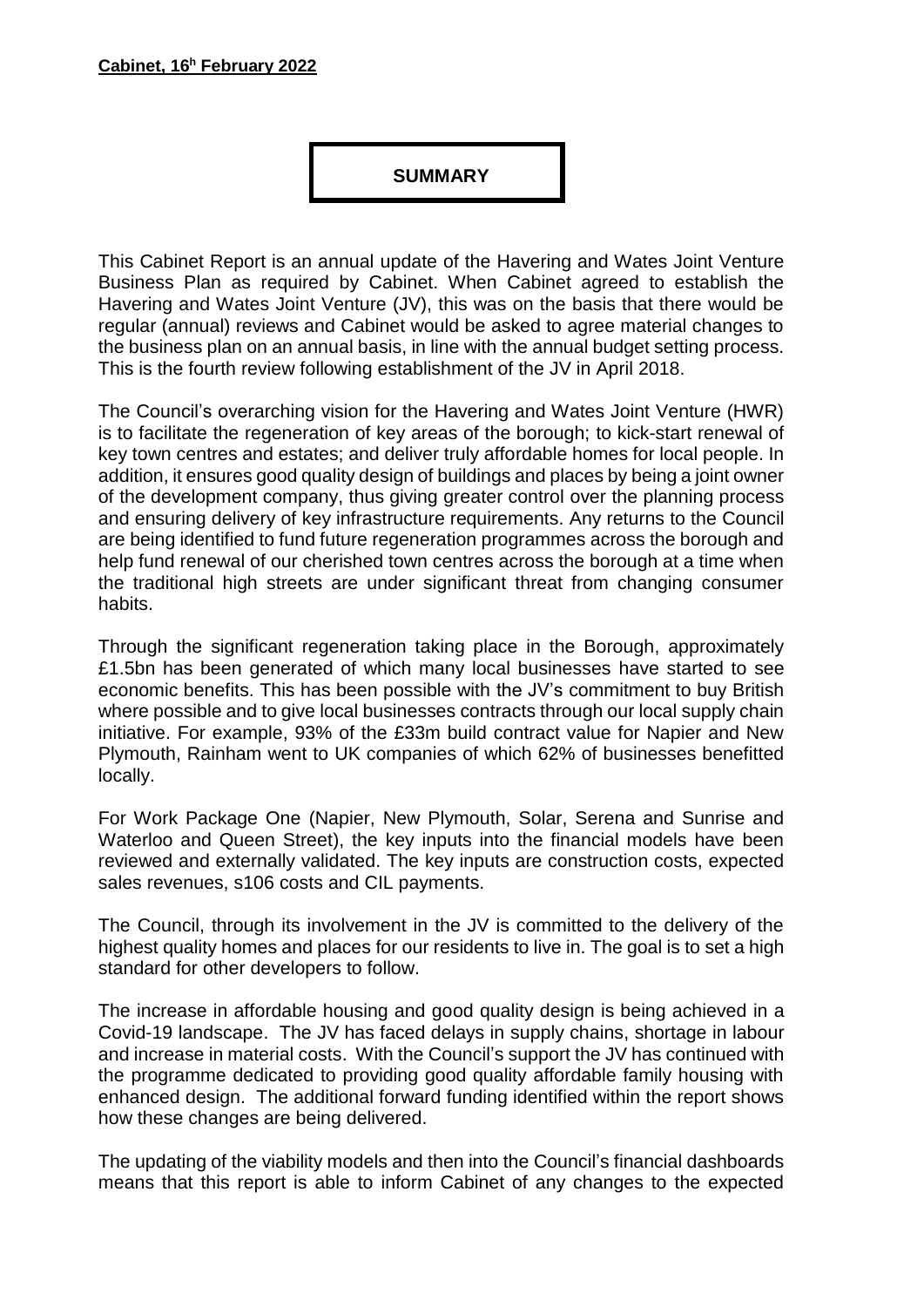outputs from the JV as well as informing Cabinet of any changes in the financial position of the JV and our financial commitments to the JV as an investor. This report not only informs Cabinet of changes but also seeks approval of the new Business Plan and the expected financial commitments.

The original decision to set up the JV was informed by key indicators on the viability and outputs. Those key indicators were: overall % return, overall financial return, initial stake (Equity: borrowing and land value), impact on the HRA Revenue from the cost of borrowing in the early years, total number of units, number of affordable housing units. These metrics are considered to be the key indicators to identify the viability, outputs and potential financial risks.

The 12 Estates programme is currently forecast to receive £48 million development return in revenue to the HRA from year 5 to 15. This figure is built into the HRA Business Plan and rent setting report that has been presented to Cabinet within this Agenda and is not included within the calculations for the average cost of an affordable housing unit within this report.

Table 1 below details those key metrics as reported to Cabinet in the 2021/22 Business Plan and Budget Review and compares them with the numbers in this Business Plan. The table also provides a brief explanation for any changes.

| <b>Indicator</b>             | 2021/22<br><b>Review</b> | 22/23<br><b>Review</b> | <b>Movement</b><br>$21/22 - 22/23$ | <b>Commentary</b>                                                                  |
|------------------------------|--------------------------|------------------------|------------------------------------|------------------------------------------------------------------------------------|
| % return (profit<br>on cost) | 10.9%                    | 10.6%                  | $-0.3%$                            | <b>Blended</b><br>return<br>including<br>affordable.<br>Private sale<br>return 15% |
| Peak Equity<br>stake $(E)$   | £28.6m                   | £35.7m                 | $+£11.9m$                          | Linked to<br>tenure<br>change on<br><b>WQS Phase</b>                               |
| Equity stake<br>(Land value) | £8.6m                    | £6.6m                  | $-E2.0m$                           | Linked to<br>increased<br>costs,<br>inflation<br>allowance.                        |

**Table 1: Movement Schedule (HWR Programme, excludes Farnham and Hilldene)**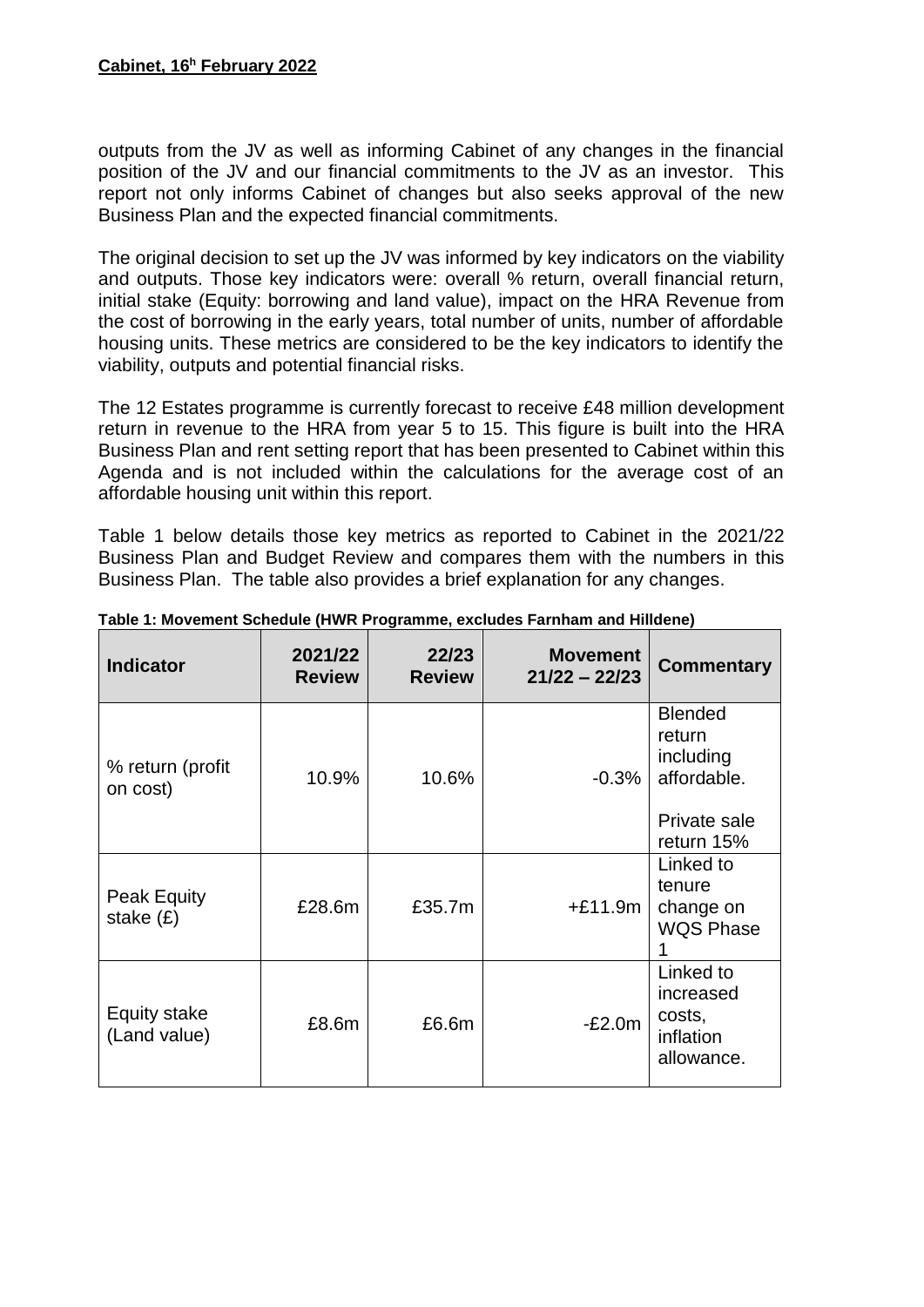| <b>HRA Revenue</b><br><b>Impact Equity</b><br>2018-2031 (£) | £1.5m | £3.3m | $+£1.8m$   | Financing<br>costs &<br>income linked<br>to advancing<br>of equity. |
|-------------------------------------------------------------|-------|-------|------------|---------------------------------------------------------------------|
| <b>Total affordable</b><br>units                            | 1,551 | 1,562 | $+11$      | <b>Tenure</b><br>change WQS<br>Phase 1                              |
| <b>Total Open</b><br><b>Market Sale</b>                     | 1,629 | 1,617 | $-12$      | Tenure<br>change WQS<br>Phase 1                                     |
| <b>Total units</b>                                          | 3,180 | 3,180 | <b>NIL</b> |                                                                     |
| % Affordable                                                | 49%   | 49%   | <b>NIL</b> |                                                                     |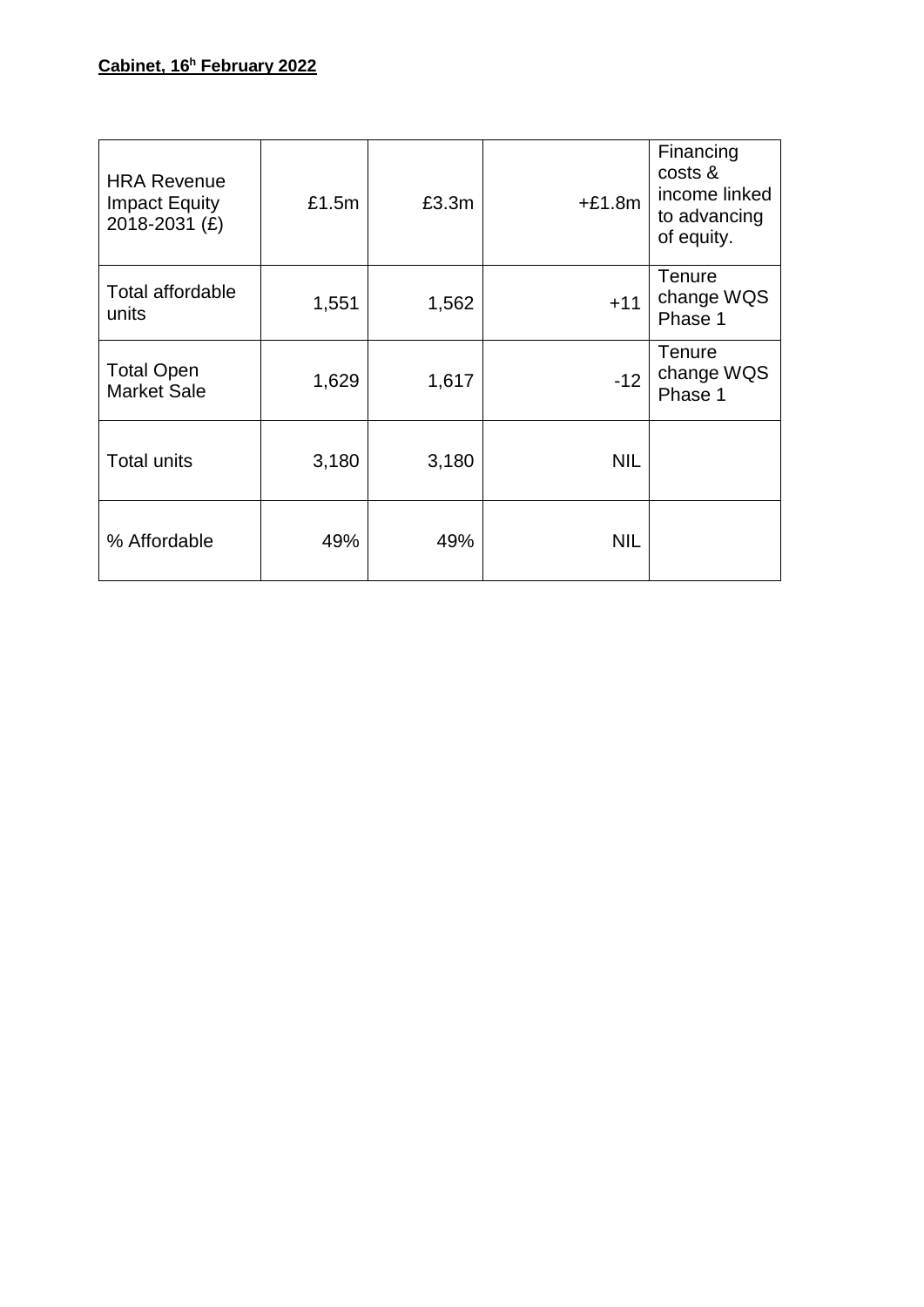# **RECOMMENDATIONS**

That Cabinet:

- **1. Agree** to endorse and recommend the inclusion of a budget of £102.574m equity for the 12 Sites and Chippenham Road scheme together with a budget of £58.263m for potential land acquisition/CPO costs within the proposed HRA capital programme that will be considered by Cabinet in February 2022 in the annual rent setting and capital programme report and that this is recommended to Council for final approval in February 2022.
- **2.** Subject to the approval of the required budget and funding referred to at recommendation 1, **agree** to further forward funding for the remainder of phase 1 of the 12 Site Programme up to £32.960 million; for the development of the Waterloo and Queen Street Estate (Increase of £10.198 million), and provide for an additional £0.565 million of forward funding on Napier New Plymouth and **delegate** authority to the Director of Regeneration to enter into the necessary forward funding agreements.
- **3.** Subject to the approval of the budgets set out at recommendation 1 and 2 to approve the Havering and Wates Regeneration Joint Venture Business Plan dated December 2021, as attached as Appendix 2.
- **4. Agreed** that the Leader of the Council, after consultation with the S151 Officer, the Director of Regeneration and the Director of Legal and Governance, approve detailed business cases and related viability assessments as may be presented under the Business Plan dated December 2021.
- **5. Approve** the transfer of 30 Shared Ownership units and 31 London Affordable Rent units from the GLA Romford Housing Zone Waterloo Borough Intervention Agreement to the 2016-21 Affordable Homes Programme.
- **6. Approve** the increased GLA 2016-21 Affordable Homes Programme grant funding for the Waterloo Estate. The increase is a result of updating the tenure mix to reflect the current delivery schedule, the grant funding will increase from £18.836m to £21.396m as a result of the update.
- **7. Approve** a budget of £12.0 million to fund the cost of compensation and acquisitions on the Appropriation linked to the Waterloo and Queen Street Estate, noting that the HRA capital programme recommended by Cabinet on 17 February 2021, and approved by Full Council on 3 March 2021 includes the necessary capital funding to fund the compensation.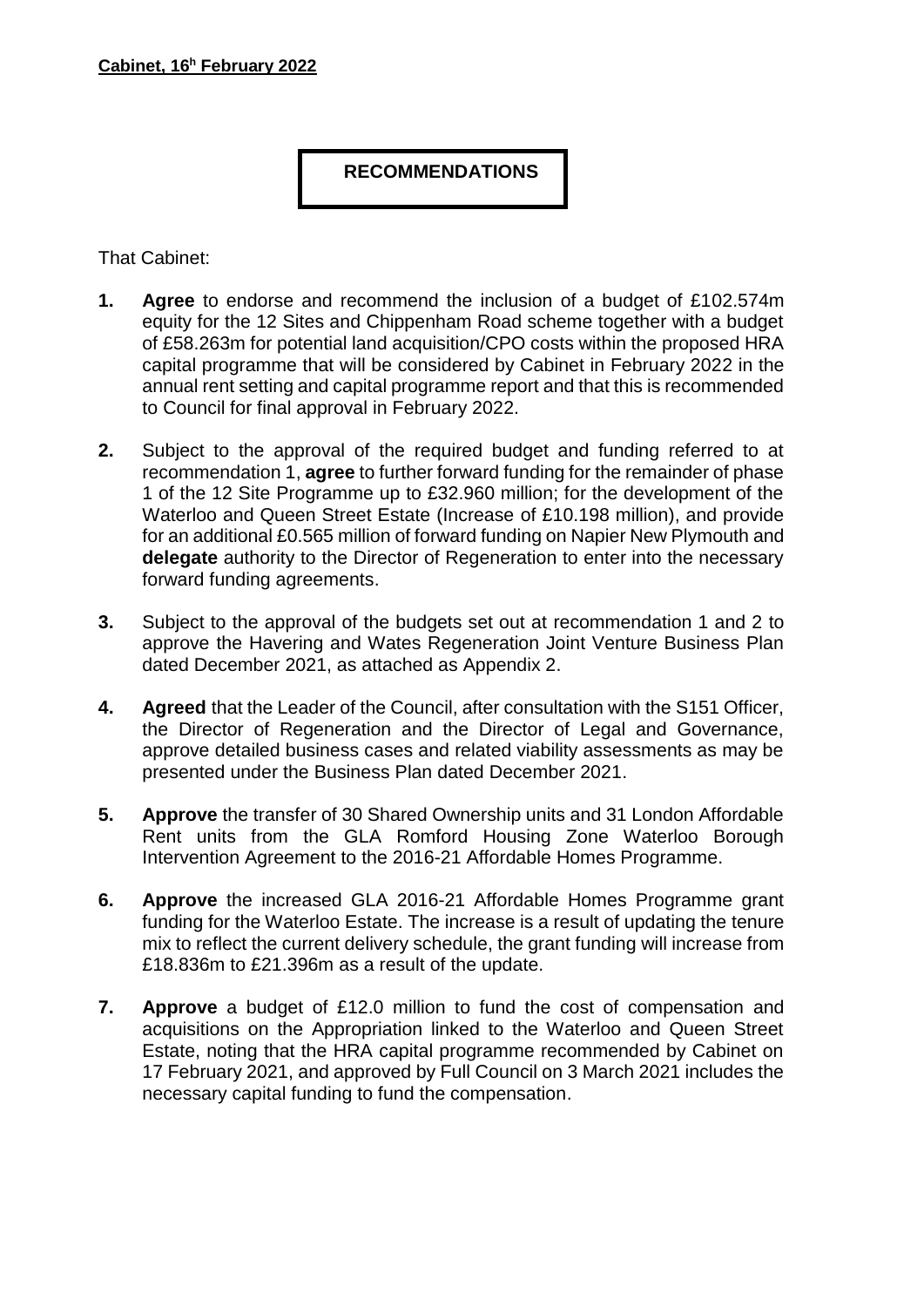- **8. Approve** a bid for grant funding under the GLA Care & Support Programme for Solar, Serena, Sunrise for 26 affordable rented homes, up to a value of £3.120m.
- **9. Approve** a budget of up to £1.0 million to fund the purchase of properties on the Solar Serena Sunrise estate in the circumstances set out at paragraph 2.3 and delegate authority to the Director of Housing to market and dispose of the acquired property to eligible purchasers.
- **10. Delegate** authority to the Director of Housing to review the properties bought from purchasers on the Solar Serena Sunrise estate, to decide whether the properties are suitable for retention, and delegate authority to the Director of Housing to dispose of properties deemed not suitable for retention at market value.
- **11. Approve** a change in the profit made by the Joint Venture on Solar Serena Sunrise from 15% on the market units to 12% on both the market and shared ownership units.
- **12. Approve** a requirement that the minimum equity requirement for the purchase of shared ownership units on Solar Serena Sunrise be increased from 40% to 70%.
- **13. Delegate** authority to the Director of Regeneration to enter into variations of any of the existing joint venture documentation which is required to implement any of the recommendations contained in this report.
- **14. Delegate** authority to the Director of Regeneration, in consultation with the Leader of the Council, the Monitoring Officer and Section 151 Officer, to accept grant funding up to the values identified in recommendations 5 and 7 and enter into any required grant agreements or variations to existing agreements.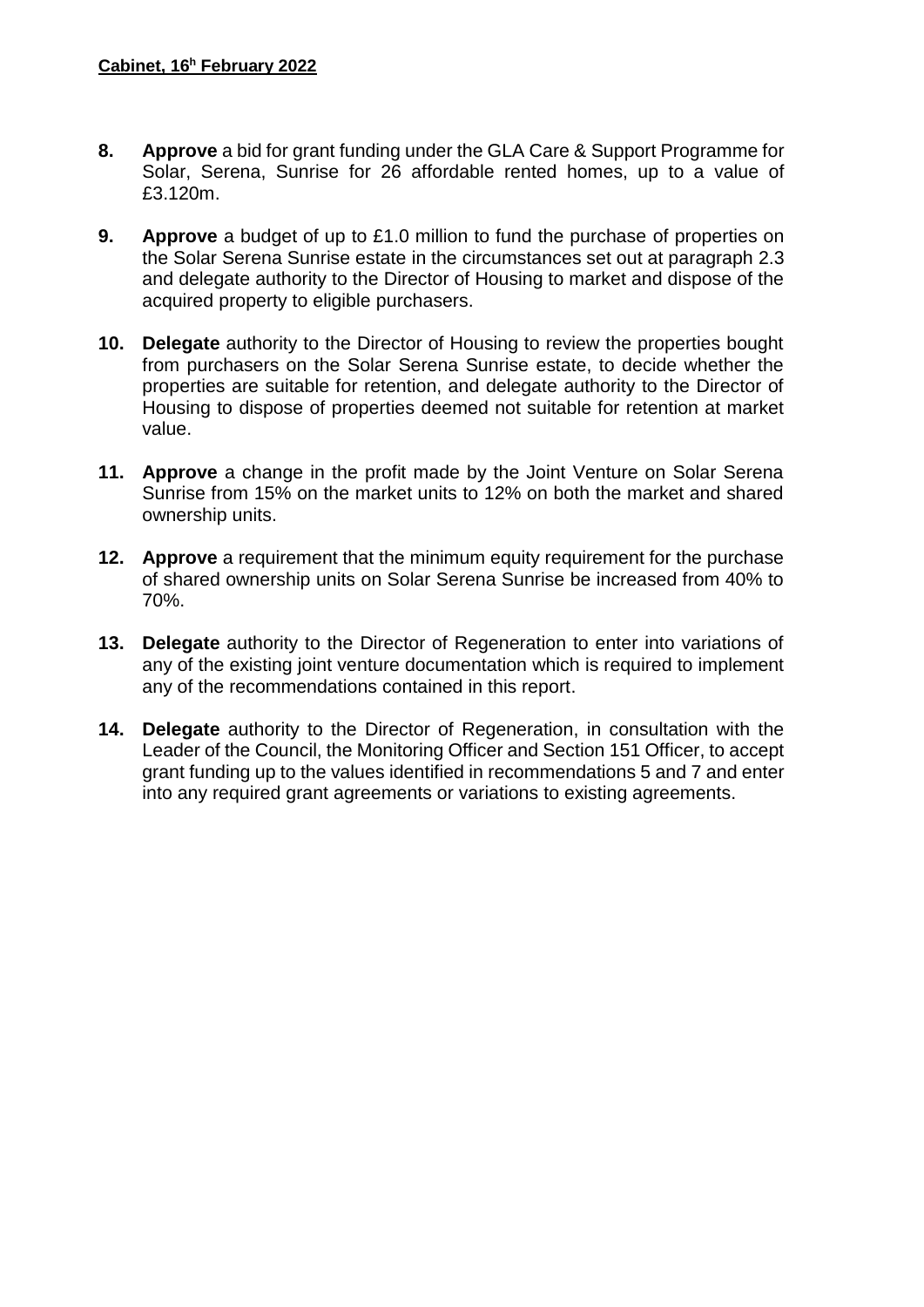# **REPORT DETAIL**

#### 1.0 **Background**

- $1.1$ HWR has been established as a long-term development partnership to facilitate a programme of residential-led regeneration and estate renewal across an initial tranche of 12 Council-owned housing sites. The joint venture partnership enables both partners to share costs and long-term financial risk associated with development whilst retaining a degree of control, ensuring that social and economic benefits remain a focus.
- $1.2$ The Council has the right to acquire any affordable housing at a pre-agreed value and allocate those properties via the Council's Housing Register in accordance with its Allocation Policy.
- $1.3$ The Council's objectives for this programme have been enshrined into the Members Agreement between the JV partners as objectives for HWR. As a development company HWR will procure design, obtain planning permission, develop, market and sell/let each scheme for the best value achievable.
- $1.4$ On 17<sup>th</sup> March 2021, the third review on the JV's Business Plan was reported to and approved by Cabinet. The review was reported on the basis of updated assumptions which were reflected, scrutinised and verified via updated site development appraisals and the JV's employer's agent.
- $1.5$ In particular, the March 2021 report focussed on the progress made on the schemes within Work Package One (WP1) of the 12 Site Programme, which includes Napier and New Plymouth House, Solar, Serena and Sunrise Courts and the Waterloo and Queen Street Estate. Since the last business plan, work has continued to maximise the level of affordable, family sized housing across these schemes and to expedite the delivery of new homes where possible.
- $1.6$ The last business plan recommended that the Farnham and Hilldene estate was removed from the 12-site regeneration programme. A separate report was included on the agenda, encapsulating the masterplan combined design strategy for Farnham, Hilldene and Chippenham Rd for consideration by the Cabinet. The Farnham and Hilldene sites have progressed separately to the JV. An update report will inform Cabinet of progress of these sites at a later date.
- $1.7$ Since the last Business plan update the JV team have gone through an extensive exercise of evaluating the viability of the Chippenham Rd site. The Regeneration Team are now working on options for a 100% affordable housing scheme. Further details will be provided to Cabinet in a separate report at a later date.

## 2.0 **Progress – Work Package 1 (WP1)**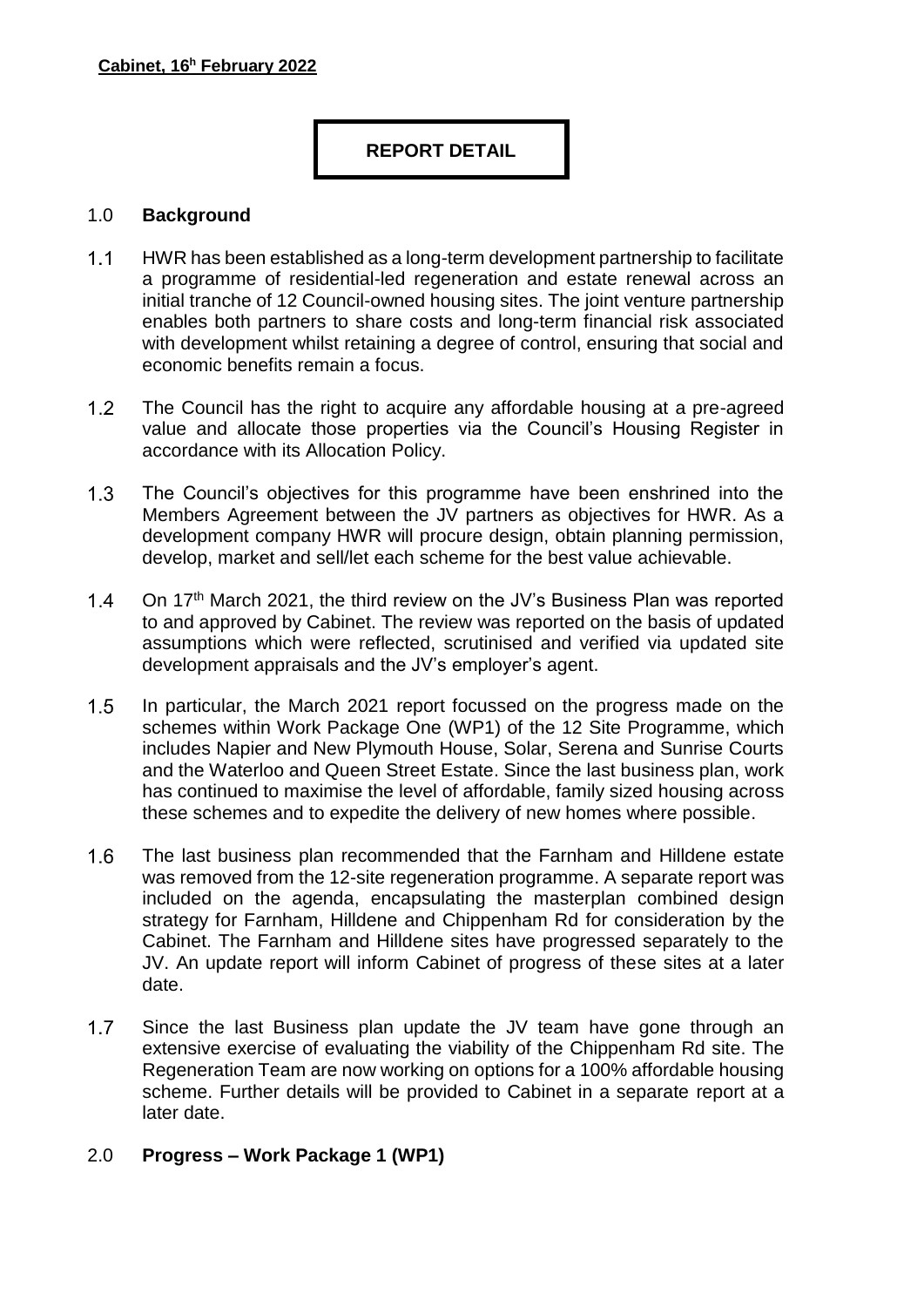#### $2.1$ **Planning and Design Development**

Good design and place making have been important considerations since the JV was established, ensuring that each scheme acts as an exemplar housing development within the borough.

#### $2.2$ **Napier New Plymouth**

Construction on Napier New Plymouth is advancing well with first completions anticipated for autumn 2022. Work has begun to ensure all former residents that would like to return to Napier and New Plymouth have the opportunity to view the new apartments over the coming months. Initial response from former residents has indicated that 31 of the 86 people relocated would like to return to the new development.

An estate management strategy has been compiled in collaboration with the Housing team and external consultants. The sales and marketing of the development will be led by Wates Residential. There will be opportunity for the Housing team to work closely with Wates Residential to build on internal skills within the housing team.

The Napier and New Plymouth development will set the standard for new affordable homes in Rainham, being an example of good quality apartment living. A place with public open space for meeting, resting, playing or just passing through. This development will aim to provide new housing with a community spirit bringing new and existing neighbours together, reaching out to connect to the wider neighbourhood and network of public spaces. The homes will be bright and warm with sunlit courtyards for residents to enjoy the outdoors. The central park will bring people together, through the careful design of bike and pedestrian paths and children's play space. This development will provide 100 per cent affordable homes for local people.

# **Solar Serena and Sunrise**

Construction of our later living village commenced last autumn. This scheme is the first of its kind to be developed in London by a local authority in partnership with a developer. The scheme will be a flagship later living village with facilities, such as a shared communal lounge and thriving communal gardens that are designed to encourage independent living. The development will aspire to adopt dementia friendly design principles, through careful consideration of interior design and way finding throughout the development. The new neighbourhood has been carefully designed to create an inclusive and fully accessible environment for residents and visitors.

Given the nature of later living developments, it was agreed to reduce the number of homes offered for private sale. This was to reduce the level of sales exposure, acknowledging the market information which indicated that the rate on sales would be slower than a standard development. The scheme now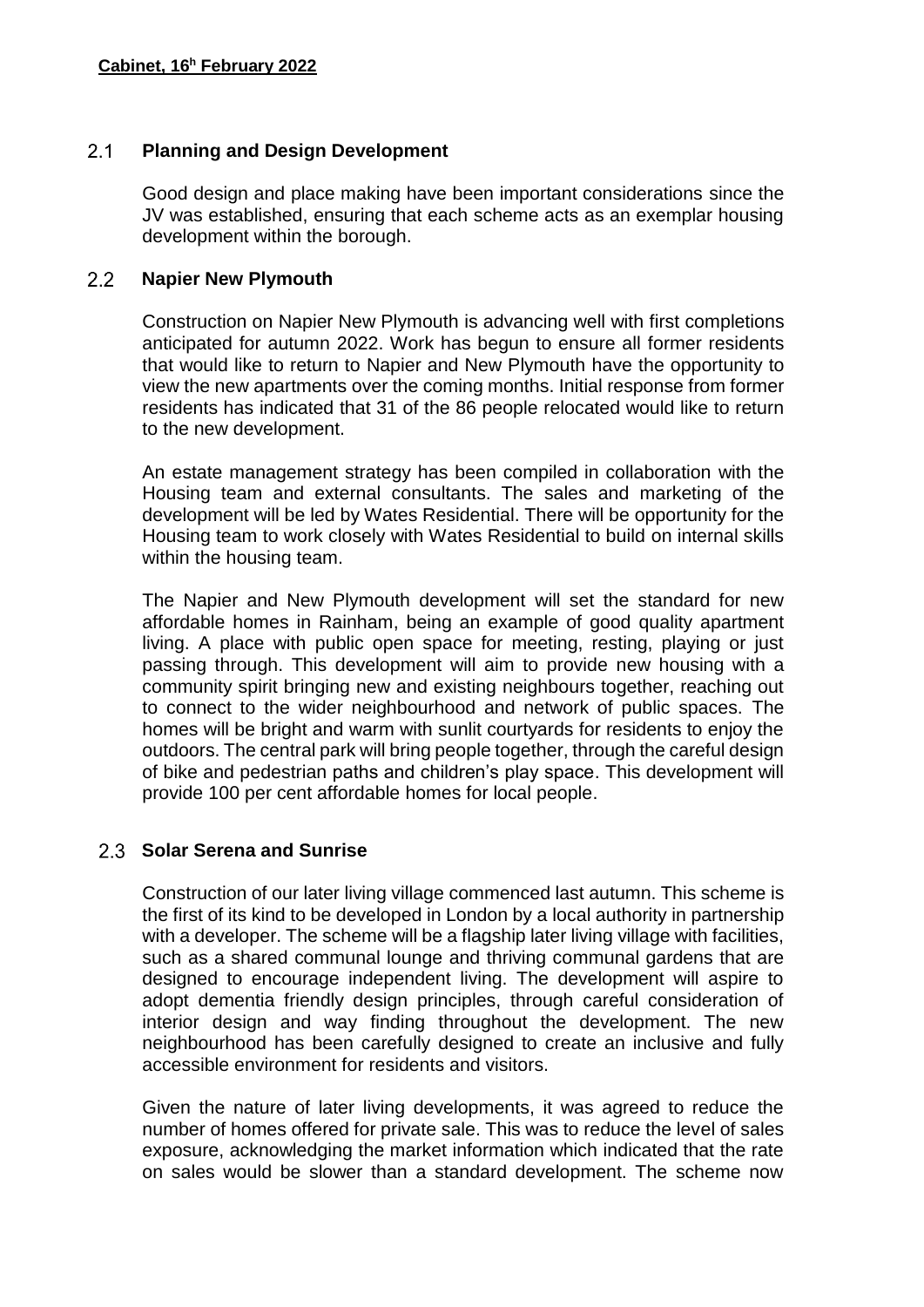delivers a mix of 41 open market, 54 shared ownership and 80 affordable rented homes.

Purchase of Family Housing, the sales programme is underpinned by a Council offer to purchase family homes (3 bed and above) from prospective purchasers on the scheme. This was to be funded from the existing affordable housing budget on the scheme. Any purchases would count towards the overall target for the 12 Estates programme. As such, it was agreed to deduct the total from the future pipeline outputs.

In addition, given the nature of the commitment, it is likely that most of the acquisitions would be scattered across the borough, making management more challenging and costly. As such, it is proposed to put in a place a process where the Housing department would review every acquisition to determine if the acquisition is suitable for retention for letting or disposal.

Any properties earmarked for disposal would immediately be placed up for sale, yielding a capital receipt. This has the advantage of managing the Council's capital exposure and avoiding a significant uplift in capital funding or reducing the deliverables in later phases.

HWR shared ownership minimum receipt, the shared ownership is to be marketed under the older person's scheme, whereby qualifying purchasers will not pay rent if they acquire a minimum interest of 75 per cent of market value. The JV has therefore assumed a minimum initial receipt of 70 per cent, which overrides the current HWR 40 per cent target.

Vacant Homes, it is proposed that the Council would offer to buy, at market value, any homes on the estate which become vacant, in circumstances where the current owner has passed away. This would provide certainty to their relatives and avoid agency fees. The Council would seek to remarket the property to qualifying households.

HWR margin, it is proposed given the reduction in sales risk on the scheme to reduce the level of the profit made by the Joint Venture on Solar Serena Sunrise from 15% on the market units to 12% on both the market and shared ownership units.

#### $2.4$ **The Waterloo and Queen Street Estate (WQS)**

The Waterloo and Queen Street Estate wholesale demolition is well underway and is set to complete in spring 2022. Once demolition is complete, some areas will be assigned for meanwhile use to benefit the local community. After recently obtaining planning permission in detail for Phase 1, construction is due to begin in Winter 2022 on blocks 1 and 2 (Phase 1) of the Waterloo and Queen Street Estate. The remaining phases have an outline permission and further details will need to be submitted to the Local Planning Authority (LPA) before those phases are consented in detail.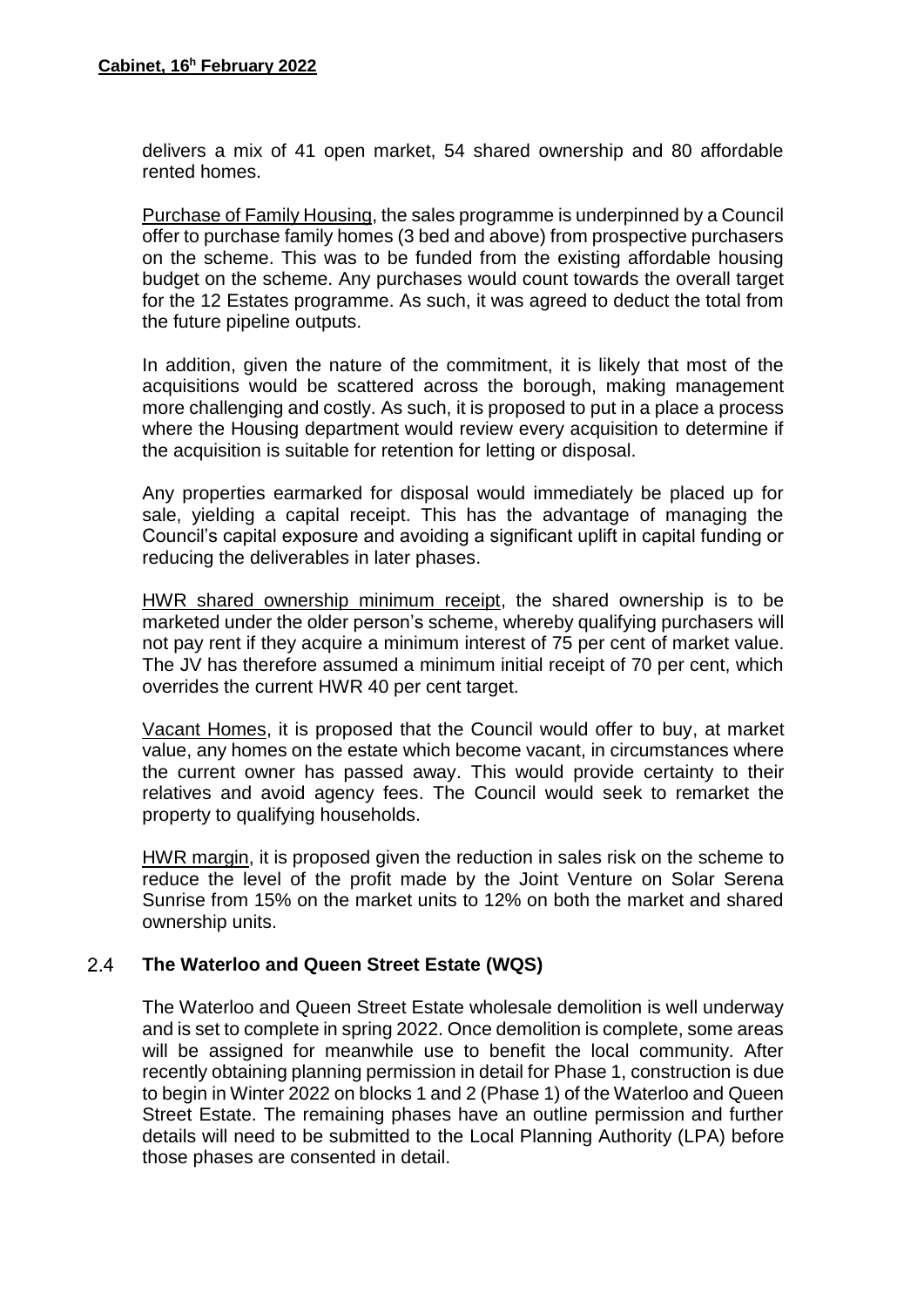The scheme will provide high-quality homes, with most properties benefitting from private amenity space by either a garden or private balcony. The design of the scheme will optimise the site's potential to deliver housing to meet local housing targets, including the right to return for the social-rented tenants decanted from WQS as a result of the redevelopment. The design will incorporate sustainable technologies which help reduce the carbon footprint of the development and will include Secured By Design principles to ensure the potential for crime and anti-social behaviour has been "designed out" as best as possible.

This project will enhance biodiversity by ensuring retention of water runoff via natural swale system. The scheme will benefit from the planting of 159 new trees on site (71% uplift from existing) and buildings will enjoy sustainable green and brown roofs.

Given the Council's adoption of a new Climate Change Action Plan, further consideration will be given to the possibility of additional decarbonising of the schemes energy strategy over time.

## 2.5 **Social Value**

The Council remains committed to ensuring we are bringing real, tangible benefit to the local community. The JV has continued to work with local social enterprises providing local people with jobs, apprenticeships, and work placements. To date 100 local people have been employed by the JV.

## 2.6 **Regeneration Objectives**

The JV is obliged to deliver each scheme in accordance with the Key Requirements set out in the Development Agreement. These requirements set out the parameters for a planning application and include:

- The number of units to be delivered across the development
- The housing bed size and tenure mix
- A requirement for non-residential uses such as commercial and retail.

The key requirements for each site may vary as a result of stakeholder consultation and planning policy but will always be required to meet the Council's objectives for the Regeneration Programme.

 $2.7$ Since bid stage, levels of affordable housing in WP1 have increased in line with the Council's objectives to maximise the delivery of affordable housing across each site.

| <b>Site</b> | <b>Affordable</b> |               | Affordable   Affordable   Affordable |          |
|-------------|-------------------|---------------|--------------------------------------|----------|
|             | Housing $-$       | Housing $-$   | Housing-                             | Housing- |
|             | <b>Bid Stage</b>  | Year 2 review | Year <sub>3</sub>                    | Year 4   |
|             |                   |               | review                               | review   |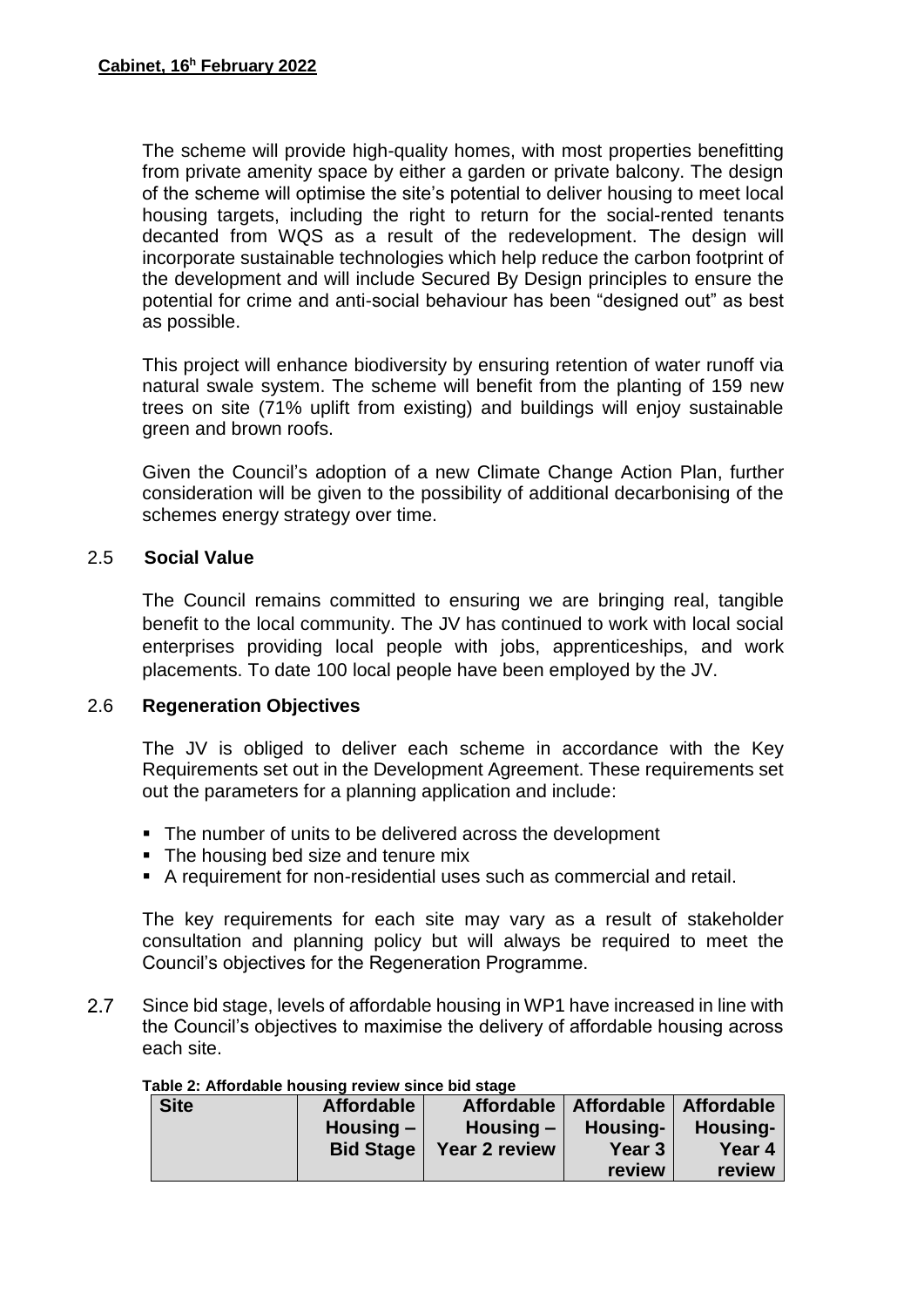| <b>Napier</b><br>and<br>New Plymouth                | 77.7% | 64%   | 100.0% | 100.0% |
|-----------------------------------------------------|-------|-------|--------|--------|
| Solar, Serena,<br>Sunrise                           | 25.8% | 76.6% | 76.6%  | 76.6%  |
| Waterloo<br>and<br><b>Street</b><br>Queen<br>Estate | 38.5% | 40.4% | 40.4%  | 41.2%  |
| <b>WP1 Total</b>                                    | 41.3% | 46.4% | 50.7%  | 51.3%  |

- $2.8$ The introduction of more affordable housing across WP1 has removed significant level of cross-subsidy from the development and increased the development cost linked to the affordable housing. As a result, the development of the retirement village at Solar Serena Sunrise is supported by forward funding (approved by Cabinet in February 2021) and Phase 1 Waterloo will also be supported through forward funding, which is directly linked to the increased provision of affordable housing.
- 2.9 In addition to the review of the level of affordable housing, the bed size mix of affordable homes has also been a part of the review process. The Draft Local Plan requires affordable housing to be delivered according to the bed-size mix in the table below. Amongst other things, this mix has been influenced by the Strategic Housing Market Assessment, which was carried out in 2016, and provides a longer-term assessment of housing need, from 2011 – 2033.

#### **Table 3: Borough wide Housing Mix**

| rapic of Dorough wide riousing mix |        |       |       |              |       |
|------------------------------------|--------|-------|-------|--------------|-------|
| <b>Bed-size</b>                    | 1-bed  | 2-bed | 3-bed | $4$ -bed $+$ | Total |
|                                    | $10\%$ | 40%   | 40%   | $10\%$       | 100%  |

2.10 A key requirement for each site within the 12 site programme is that new homes not only meet a demonstrable housing need, but also facilitates the Right to Return for Council tenants that have been rehoused away from a regeneration site. Table 4 below demonstrates that across WP1, the highest level of demand, derived from the Right to Return, is for one bedroom homes.

## $2.11$

## **Table 4: Right to Return Demand**

| <b>Right to return</b><br>requirement                | 1-bed | 2-bed | 3-bed | 4-bed   | <b>Total</b> |      |
|------------------------------------------------------|-------|-------|-------|---------|--------------|------|
|                                                      | %     | $\%$  | $\%$  | $\%$    | No.          | $\%$ |
| Waterloo and<br><b>Queen Street</b><br><b>Estate</b> | 32%   | 32%   | 35%   | 1%      | $171*$       | 100% |
| Napier and New<br><b>Plymouth House</b>              | 64%   | 30%   | 6%    | 0%      | 87           | 100% |
| <b>Total</b>                                         | 43%   | 31%   | 25%   | $< 1\%$ | 258          | 100% |

\*no re-provision of Sheltered Housing provision at Queen Street

2.12 In addition to the Right to Return, the Council's housing register provides a reference to identify an immediate need for affordable housing provision in the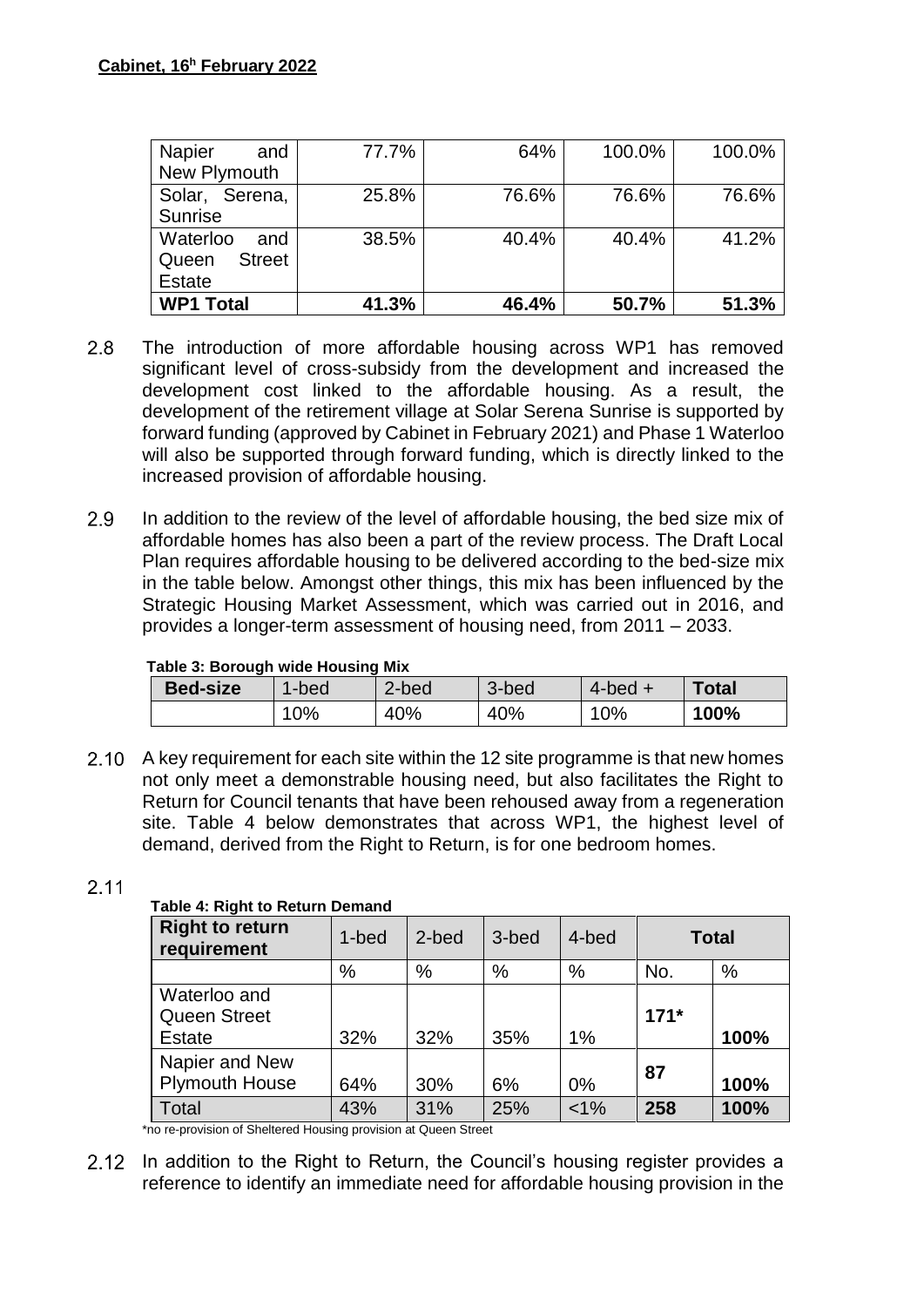borough, based on those households that present themselves to the local authority. Data from August 2021 shows that in comparison to the Local Plan prescription, a higher proportion of one-bedroom affordable units are required to meet the demand of Havering households. Table 5 below shows bed-size need for the people on the housing register:

#### **Table 5: Bed-size need**

| <b>Housing Register</b> | 1-bed | $\vert$ 2-bed | $3$ -bed   4-bed |    | 5-bed   | <b>Total</b> |      |
|-------------------------|-------|---------------|------------------|----|---------|--------------|------|
| demand by bed-<br>size  | $\%$  | %             | %                | %  | %       | No.          | %    |
|                         | 22%   | 35%           | 37%              | 6% | $< 1\%$ | 1918         | 100% |

- 2.13 The affordable housing demand emanating from the Right to Return and the Housing Register have been imperative in determining the bed-size mix of the affordable homes that will be delivered across WP1. Changes to the proposed housing mix as a result of the data above, are demonstrated at table 6 below.
- Whilst this data supports the delivery of one-bedroom affordable homes across General Needs sites, the provision of affordable and oversized one-bedroom homes at the Solar, Serena Sunrise retirement village continues to be deemed the most appropriate solution to meet the housing needs of the over 55's, by providing an affordable home with the flexibility of extra care provision where required.
- 2.15 Since bid stage, levels of affordable housing in WP1 bed size mix has increased in line with the Council's objectives to maximise the delivery of affordable housing across each site. Table 6 provides a summary of the current bed size mix in comparison to the bid stage.

| Table 6: Affordable bed size mix review              |             |                         |     |   |                           |               |                |                  |
|------------------------------------------------------|-------------|-------------------------|-----|---|---------------------------|---------------|----------------|------------------|
|                                                      |             | Affordable bed size mix |     |   | Affordable bed size mix - |               |                |                  |
|                                                      | - Bid Stage |                         |     |   |                           | Year 4 review |                |                  |
| <b>Bed size</b>                                      |             | 2                       | 3   | 4 |                           | $\mathbf{2}$  | 3              | 4                |
| Napier and New<br>Plymouth                           | 35%         | 50%                     | 15% | 0 | 44%                       | 42%           | 14%            | 0                |
| Solar, Serena,<br><b>Sunrise</b>                     | 61%         | 39%                     | 0   | 0 | 86%                       | 14%           | $\overline{0}$ | 0                |
| Waterloo and<br><b>Queen Street</b><br><b>Estate</b> | 43%         | 50%                     | 7%  | 0 | 45%                       | 35%           | 20%            | 0                |
| <b>WP1 Total</b>                                     | 43%         | 49%                     | 8%  | 0 | 51%                       | 33%           | 16%            | $\boldsymbol{0}$ |

## $2.16$

2.17 In order to secure the GLA grant and ensure work progresses within programme, it is proposed that HWR enter into a framework contract for design and construction works, whilst the parties continue to satisfy the conditions precedent which remain outstanding in order that the building lease can be granted to HWR.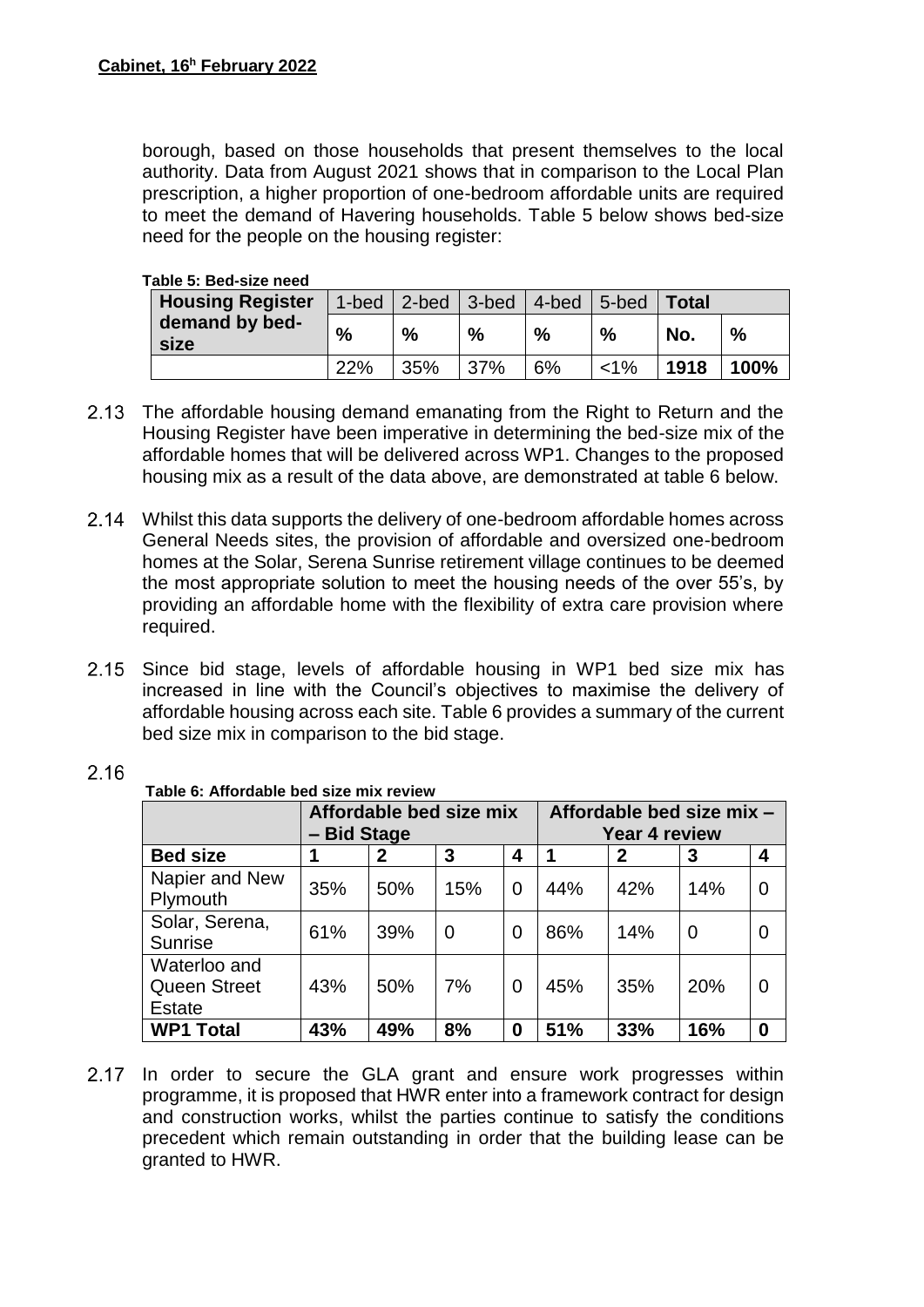- The Waterloo and Queen Street Estate will be developed in a phased approach due to the quantum of homes on the new development as per the Members Agreement. In total, the redeveloped scheme will deliver 1,380 new homes. Phase 1 (Blocks 1 and 2) of the development will include the delivery of 370 homes.
- 2.19 A review of the development costs linked to Phase 1 WQS has been undertaken. The development cost has increased linked to the quality of design, and current market pricing, inflation and reflecting ongoing supply and labour shortages in the economy. The review has led to the changes in tenures outlined at paragraph 4.3 of this report.
- 2.20 Table 7 below shows planning and development milestones for the sites in WP1 that have been progressed since the last business plan as well as a forecast for the remaining sites in the 12 sites programme.

|                                            | <b>Submission</b><br>Οf<br><b>Planning</b><br><b>Application</b> | <b>Resolution</b><br>to Grant | 1 <sub>st</sub><br><b>Completions</b> | <b>Site</b><br><b>Completions</b> |  |  |  |
|--------------------------------------------|------------------------------------------------------------------|-------------------------------|---------------------------------------|-----------------------------------|--|--|--|
| Work Package One                           |                                                                  |                               |                                       |                                   |  |  |  |
| Napier and New<br><b>Plymouth House</b>    | May-2019                                                         | Nov-2019                      | Oct-2022                              | Nov-2022                          |  |  |  |
| Solar, Serena,<br><b>Sunrise</b>           | Dec-2019                                                         | June-2020                     | May-2023                              | Nov-2023                          |  |  |  |
| Waterloo and<br><b>Queen Street Estate</b> | Jun-2020                                                         | June-2021                     | <b>Jul-2024</b>                       | Mar-2030                          |  |  |  |
| Work Package Two, Three and Four           |                                                                  |                               |                                       |                                   |  |  |  |
| Chippenham Rd                              | Sep-2022                                                         | Feb-2023                      | Feb 2025                              | Dec-2025                          |  |  |  |
| <b>Brunswick Court</b>                     | Feb-2024                                                         | May-2024                      | Aug- 2026                             | Aug-2026                          |  |  |  |
| Maygreen Crescent                          | Oct-2025                                                         | Jan-2026                      | Jun 2028                              | Sep-2029                          |  |  |  |
| <b>Delderfield House</b>                   | Oct-2025                                                         | Jan-2026                      |                                       | Dec-2027                          |  |  |  |
| <b>Dell Court</b>                          | Oct-2025                                                         | Mar-28                        |                                       | Mar-2028                          |  |  |  |
| <b>Oldchurch Gardens</b>                   | Oct-27                                                           | Jan-28                        | Jun-2030                              | Summer<br>2029                    |  |  |  |
| Royal Jubilee Court                        | <b>Jul-27</b>                                                    | Jan-28                        | Sep-2030                              | Mar-2031                          |  |  |  |
| Napier and New<br>Plymouth Blue Line       | Jan-28                                                           | Mar-2028                      | Jun-2030                              | Jun 2031                          |  |  |  |

#### **Table 7: Key Planning Milestones**

## **Vacant Possession**

The 12 estate regeneration programme continues to move forward with the requirements of the existing residents being paramount. Vacant possession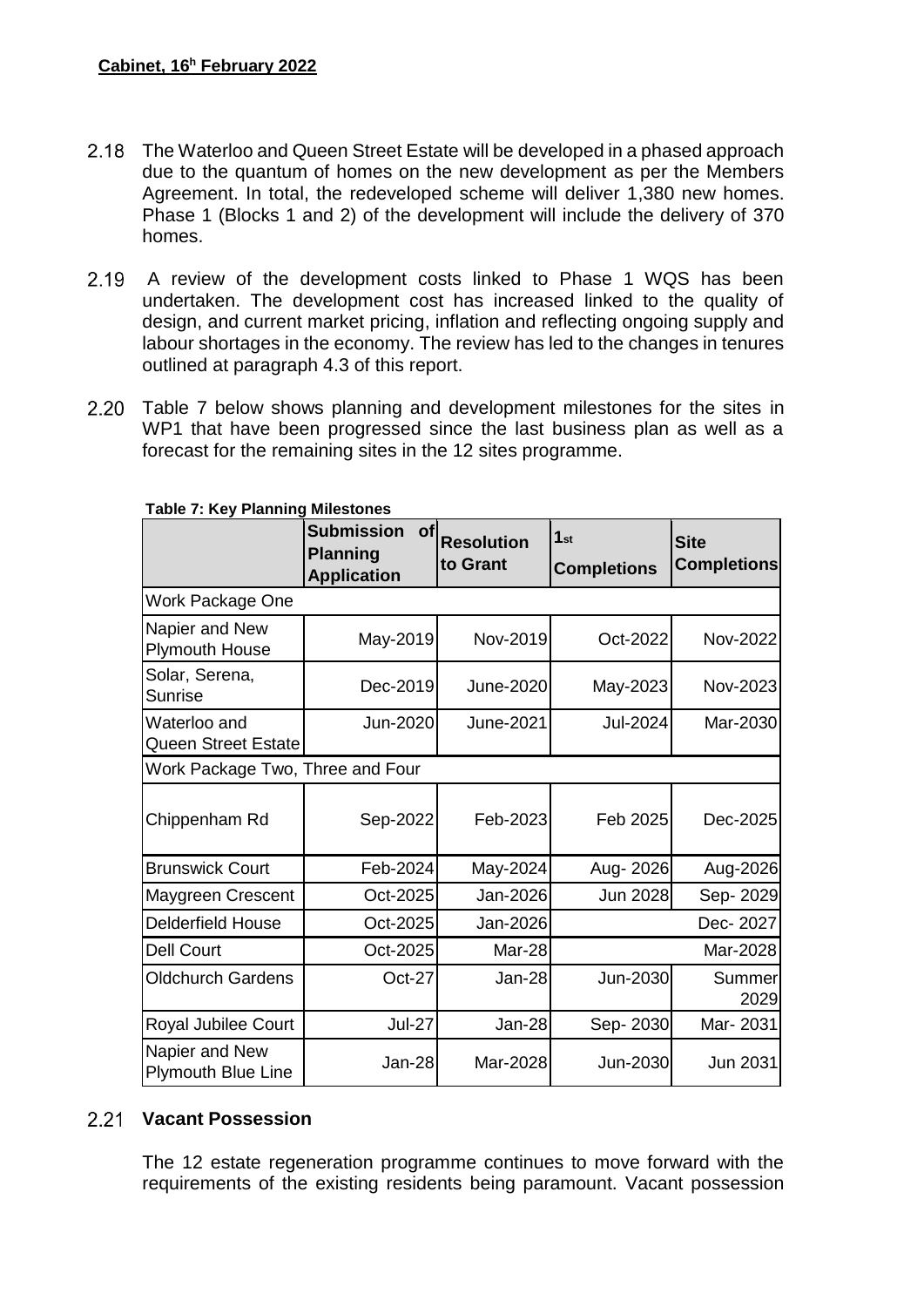across regeneration sites has been aligned with the strategy to reduce the homelessness pressure on the General Fund. Properties vacated by secure tenants and leaseholders across the regeneration programme have been used as temporary housing for homeless households.

A significant effort has been made to ensure those people moving out of their homes find suitable alternative homes that meet their needs and that they are supported through the moving process. Council tenants, leaseholders and freeholders have all received the appropriate support to assist with moves. Council Officers have continued to work with residents to either move them to a new home or purchase their property.

## 3.0 **Scheme Review**

The current scheme design and development financial model anticipates that 1,750 new homes will be delivered in Work Package One as per the February 2021 update. Table 8 shows existing and proposed units across all of the 12 estates.

|                                               |                | <b>Existing</b>        | Proposed           |                  |                |                        |       |                                        |
|-----------------------------------------------|----------------|------------------------|--------------------|------------------|----------------|------------------------|-------|----------------------------------------|
| <b>Site</b>                                   | Social<br>Rent | Leasehold/<br>Freehold | Affordable<br>Rent | <b>LCHO</b>      | <b>PRS</b>     | Open<br>Market<br>Sale | Total | $\frac{1}{2}$<br>affordable<br>Housing |
| Work Package One                              |                |                        |                    |                  |                |                        |       |                                        |
| Napier and<br><b>New</b><br>Plymouth<br>House | 87             | 10                     | 126                | 71               | $\overline{0}$ | $\mathbf 0$            | 197   | 100%                                   |
| Solar,<br>Serena,<br>Sunrise                  | 55             | $\mathbf 0$            | 80                 | 54               | 0              | 41                     | 175   | 77%                                    |
| Waterloo                                      |                |                        |                    |                  |                |                        |       |                                        |
| Estate (and                                   | 202            | 71                     | 356                | 212              | 0              | 812                    | 1,380 | 41%                                    |
| Queen<br>Street)                              |                |                        |                    |                  |                |                        |       |                                        |
| Work Package Two                              |                |                        |                    |                  |                |                        |       |                                        |
| Chippenham<br>Road                            | 20             | 12                     | 115                | 25               | 0              | 66                     | 206   | 68%                                    |
| <b>Brunswick</b><br>Court                     | 47             | 0                      | 54                 | $\boldsymbol{0}$ | 0              | 0                      | 54    | 100%                                   |
| <b>Work Package Three</b>                     |                |                        |                    |                  |                |                        |       |                                        |
| Maygreen<br>Crescent                          | 88             | 23                     | 94                 | 24               | 0              | 177                    | 295   | 40%                                    |
| Delderfield<br>House                          | 14             | $\mathbf 0$            | 22                 | $\mathbf 0$      | $\mathbf 0$    | $\mathbf 0$            | 22    | 100%                                   |

 **Table 8: Existing and proposed units across all 12 Sites**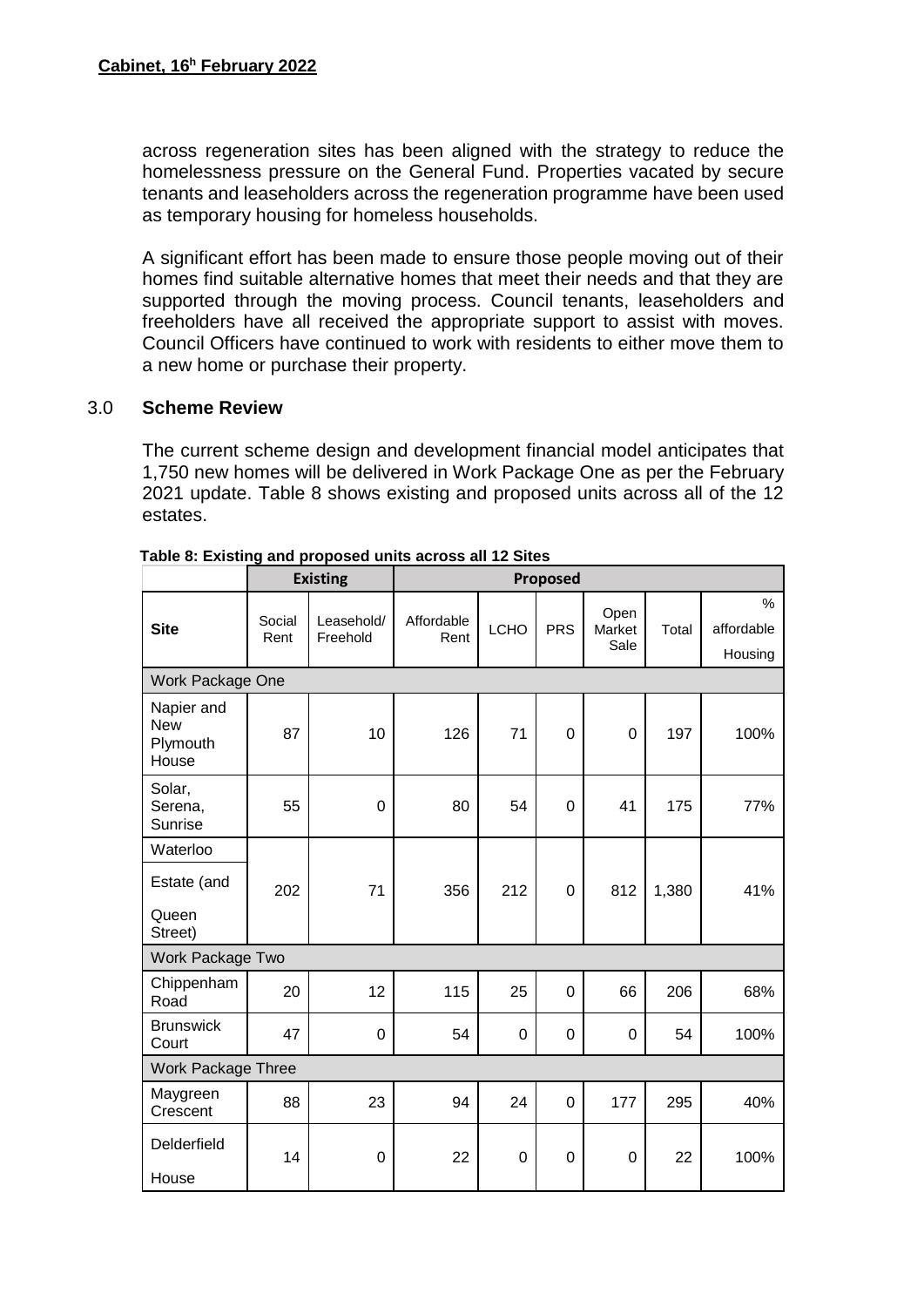| <b>Dell Court</b>                                        | 29          | 0   | 29    | $\mathbf 0$ | $\pmb{0}$        | 51    | 80   | 36% |
|----------------------------------------------------------|-------------|-----|-------|-------------|------------------|-------|------|-----|
| <b>Work Package Four</b>                                 |             |     |       |             |                  |       |      |     |
| Oldchurch<br>Gardens                                     | 64          | 22  | 122   | $\mathbf 0$ | $\pmb{0}$        | 184   | 306  | 40% |
| Royal<br>Jubilee<br>Court                                | 79          | 0   | 53    | $\mathbf 0$ | 0                | 99    | 152  | 35% |
| Napier and<br><b>New</b><br>Plymouth<br><b>Blue Line</b> | $\mathbf 0$ | 51  | 63    | 62          | 0                | 188   | 313  | 40% |
| <b>Subtotals</b>                                         | 775         | 216 | 1,114 | 448         | $\boldsymbol{0}$ | 1,618 | 3180 | 49% |
| <b>Total</b>                                             |             | 991 | 3,179 |             |                  |       |      |     |

Based on the 3,180 model, the 12 sites programme would deliver 49% affordable housing, whilst more than doubling the number of occupied affordable homes across the sites. These figures are summarised for comparison in Table 10 below:

#### **Table 10: Affordable estimated change**

|                                     | <b>Now</b> |       | Future Change |
|-------------------------------------|------------|-------|---------------|
| Total number of homes               | 991        | 3,180 | $+221%$       |
| <b>Occupied General Needs homes</b> | 551        | 927   | $+68%$        |
| Occupied Sheltered rented homes     | 224        | 187   | $-17%$        |
| Low-Cost Home Ownership             |            | 448   | $+448$        |
| <b>RTB</b> losses                   | 217        |       | $-100%$       |
| Total occupied affordable homes     | 775        | 1,562 | $+102%$       |

Background technical work has continued on [the remaining phases in WQS, on Work Packages 2, 3 and 4 and on additional and blue line sites.

## 4.0 **Financial Review**

- 4.1 The business case assumptions have been updated to reflect anticipated economic conditions and design development including enhanced design features and the reduction in open market housing cross subsidy due to the increased provision of affordable housing.
- 4.2 Key changes are summarised in the following text and in the exempt report at paragraphs 6.1 to 9.11.
- **Phase 1 WQS**  given upward movement on cost, it is proposed that the tenure mix on Phase 1 WQS is reconsidered. It is proposed to swap out the homes earmarked for private sale in Block 2 to shared ownership and convert the 54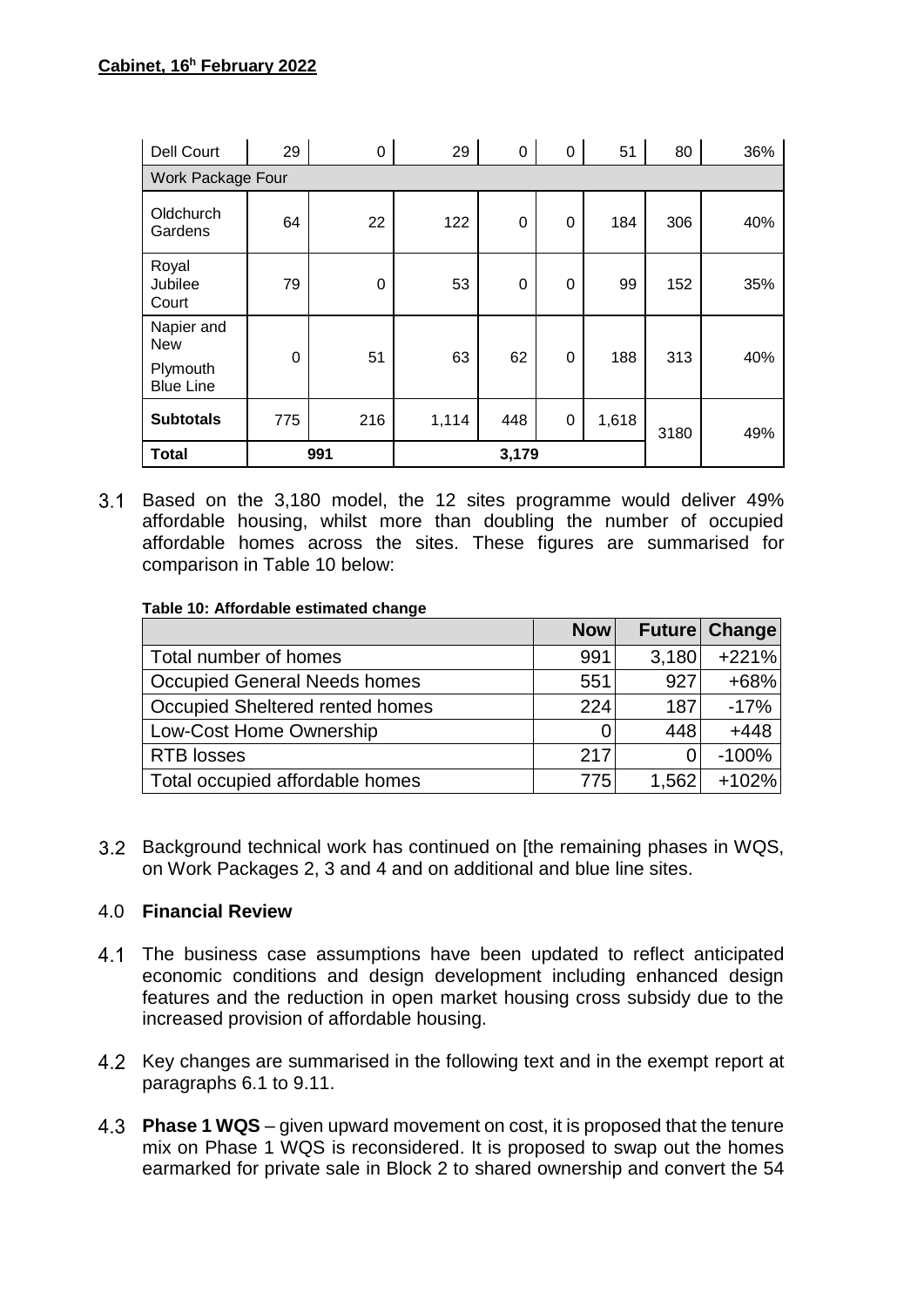homes initially intended for affordable rent in Block 1 to open market sale. This change would increase the overall number of affordable homes by 11 on Phase 1, but would ensure that the Council minimises its exposure to an upward movement on costs. The changes are driving an increase in the forward funding commitment on WQS of £10.198 million, along with a reduction on affordable housing payment of £9.288 million. The net impact of the change of £0.910 million.

**Price per Affordable Rented Unit –** At bid stage an average Phase 1 offer price of £172,000 per plot was made for the affordable rented units. Forward funding has effectively increased this to £230,000 per plot (down from £233,000 in March 2021) because of build cost inflation, design and development enhancements, reduction in private sale cross subsidy, the impact of providing more affordable housing and more family sized accommodation.

The financial figures identified in this report represent a point in time, and it is anticipated that as the development progresses, the housing market will revert to a period of growth in house prices, which will enhance the value of the scheme. The blended average cost to the HRA including shared ownership units is £227k per unit. This represents good value and is significantly below what can be delivered from the market, other development partners and delivery models.

**Grant Funding Arrangements** – The Council has achieved Approved Provider status with the Greater London Authority through its strong track record of delivering affordable homes. This enables the Council to secure grant funding for our development and buy-back programmes.

It is important that opportunities are taken to secure external grant funding as this underpins the development programme, improves the viability position and protects the Council's resources. The requested changes to grant funding relating to Recommendations 4, 5 and 6 are set out in Appendix 3.

**REASONS AND OPTIONS**

## 5.0 **Reasons for the decision:**

- 5.1 To incorporate revised assumptions and an updated programme into the Business Plan for the period 2022-23.
- 5.2 The approval of the Business Plan and related decisions will continue to secure the Council's regeneration objectives for the 12 Site Regeneration Programme.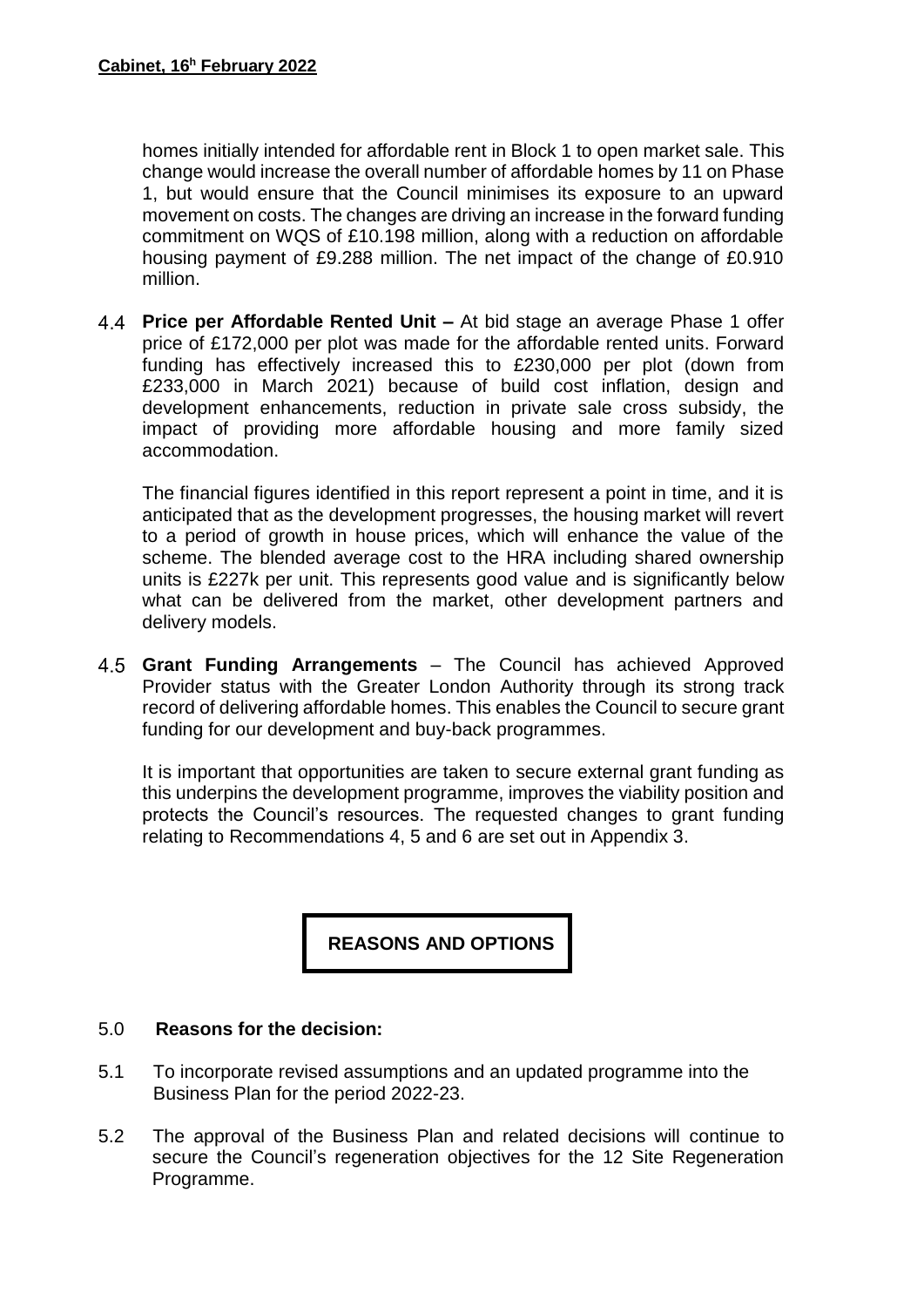- 5.3 The optimisation of affordable housing provision to be purchased by the HRA, on advantageous terms via a Joint Venture vehicle, to help sustain the HRA long term.
- 5.4 To maximise the level of family housing and retirement provision in the borough.

## 5.5 **Other options considered:**

- 5.6 The adoption of the Business Plan is a consent matter. Without the Council's approval, as a Member of the LLP, the revised Business Plan could not be adopted, and the current approved Business Plan would be maintained. The Council is in contract with Wates as a commercial partner for the delivery of the regeneration of sites within Work Package One and share the associated costs. These commitments will need to be upheld.
- 5.7 Not approving the revised Business Plan may have a negative impact on the Council's ability to continue funding land acquisition which in turn will have implications with delivery targets including affordable housing delivery and achieving targets agreed with GLA in the Overarching Borough Intervention Agreements.
- 5.8 Not adopting the revised Business Plan would result in a pause to the WQS scheme while the JV Partners reviewed their options. This would in effect delay the programme resulting in additional costs for both JV Partners. Suspending planned construction works at this time would adversely impact on jobs and growth in the local economy. It may also give rise to negative market sentiment with a consequential impact on the wider development market that this scheme would otherwise seek to stimulate
- 5.9 The Council could agree to reduce its ambitions for the level of affordable housing on the programme and convert some affordable units to private sale to improve overall scheme viability. This would go against the Council's stated policy aims by reducing the provision of affordable housing available to households in need. Reducing the level of affordable housing would have several indirect impacts, including an increase in the numbers on housing waiting lists and increased cost of homelessness prevention.
- 5.10 Also, given the current uncertainty in the market linked to the COVID-19 pandemic, it is not clear flipping units to private sale would achieve the desired impact. Increasing the quantity of private sale units in times of economic uncertainty could increase the levels of sale risk. As a result, this option has been discounted.
- 5.11 The Council could also consider withdrawing one or more sites from the programme and look to develop directly or with a new developer. Withdrawing the WQS Phase 1 sites has been discounted based on the significant delays and disruption that would arise. It is unlikely that withdrawing the Phase 1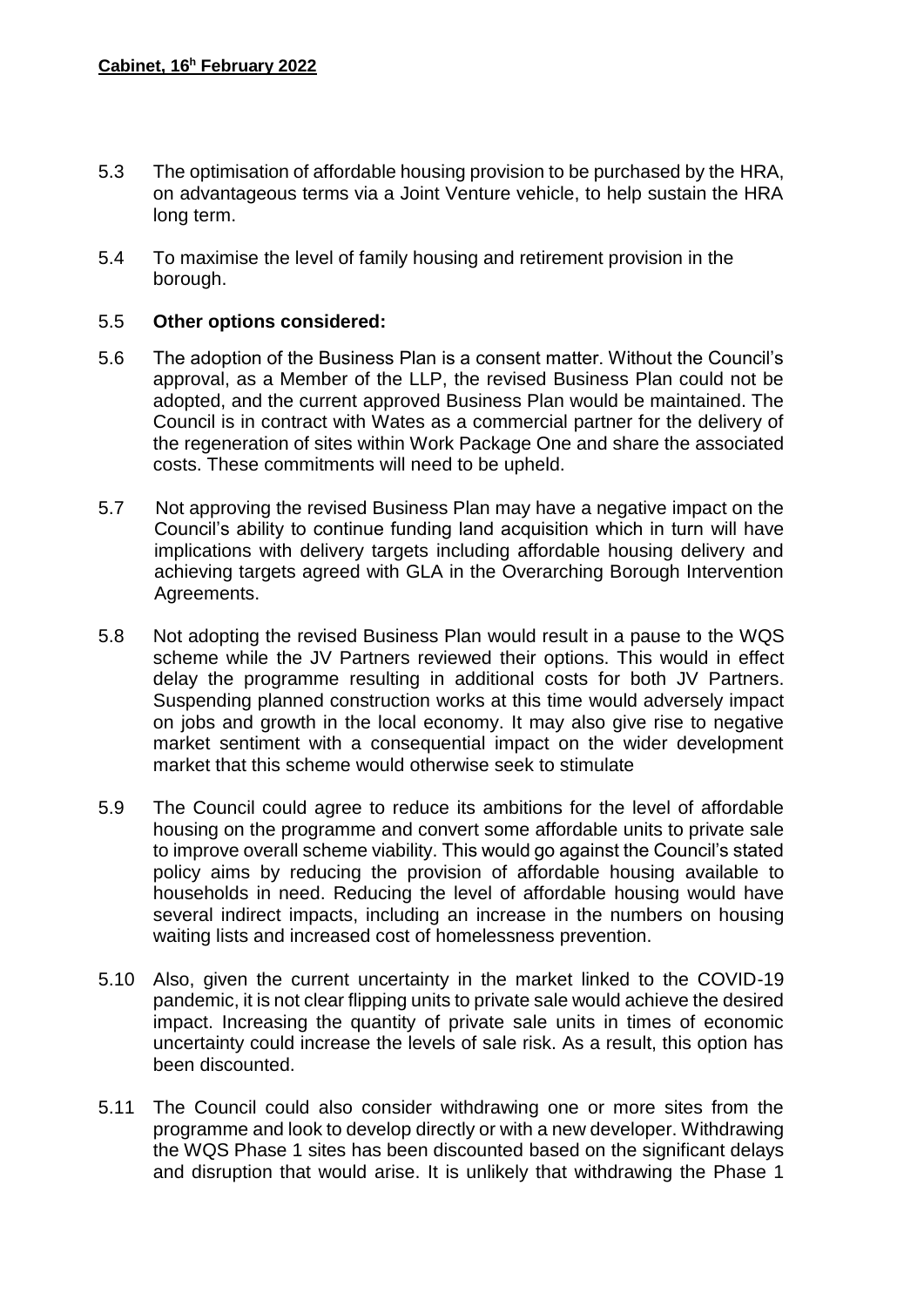development and taking it forward via a new delivery structure would yield savings accounting for the significant investment and acknowledging the advanced stage the sites have reached in terms of planning and design. As a result, this option has been rejected.

5.12 However, given the Work Packages 2,3 and 4 sites are at an early stage (except for Chippenham Road), the Council retains the discretion to consider alternatives, should delivery by HWR not be possible in accordance with the existing terms and anticipated level of returns enshrined in the existing JV documents.

**IMPLICATIONS AND RISKS**

#### **6.0 – 9.11 are contained in the exempt report.**

#### 9.12 **Financial risks & sensitivities**

9.13 Detailed financial information (paras 6.0 to 9.3) is contained within the exempt report. The report seeks Cabinet approval to invest a maximum of £102.574m of capital expenditure gross of repayments of equity into a Limited Liability Partnership to deliver the regeneration of 12 Housing Revenue Account (HRA) sites. The end of year equity exposure is forecast to peak at £35.695 million. Some of this investment would be in the form of HRA land, the net value of which is currently estimated at £6.603m (all sites), with the remaining £29.092m as cash funding

## **Financial Risks**

- 9.14 Scheme viability, the JV's Risk Register is included within the Business Plan attached at Appendix 2, which sets out some of the key financial risks. Mitigation measures are as set out in the business case attached to this report.
- 9.15 The build costs and revenues are derived from the latest analysis provided by Wates Construction Limited and CBRE. Cost plans for the detailed designs for Phase 1 of WQS reflect extensive consultation with the local planning authority and Council stakeholders. Both NNP and SSS have progressed to construction.
- 9.16 The next scheme scheduled to commence is Phase 1 WQS (Q3 2022). The designs for the Phase have reached a detailed design stage, with planning approval secured. The next stage is a full market tender, which is to be conducted from February 2022 over a period of six months. The outputs will determine the final construction budget.
- 9.17 Development Construction Inflation, the relaxation of the COVID-19 pandemic restrictions has contributed to an increased demand on the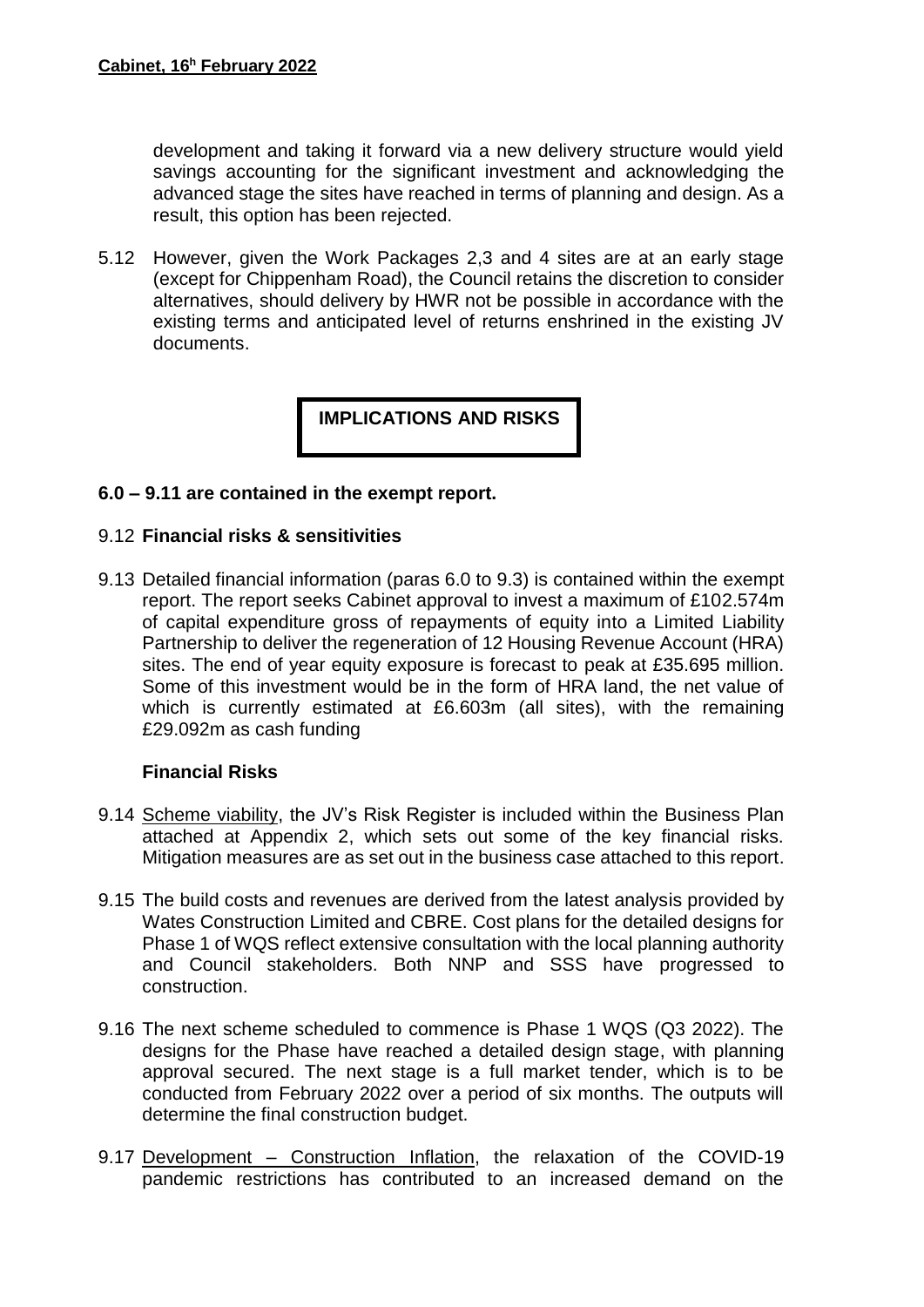construction industry supply chain. This has led to a significant inflationary pressure in the market, adding to costs. HWR must compete with a greater volume of developers than would otherwise be the case.

- 9.18 The contractor (Wates Construction) is to put the appropriate hedging strategies in place. These would include the use of forward purchase contracts where appropriate.
- 9.19 It is anticipated that this is a short-term problem, however, there remains significant uncertainty in the market. Should costs continue to increase at levels well above historical levels of inflation, it would likely lead to a pause on activity across the sector, including HWR
- 9.20 This mechanism is facilitated by the phased approach adopted by HWR, which limits risk to pre-construction costs, while viability remains uncertain. To date SSS and NNP are under construction.
- 9.21 WQS Phase 1 scheduled to commence in Q3 2022 but would only commence if the main works contract offer from Wates Construction falls within the approved budget parameters. Should the construction cost offer exceed the budget, then it is likely the scheme would be put on pause, with both partners' investment capped to the pre-construction costs.
- 9.22 The same principle applies both to the development of later Phases on WQS and the WP234 sites.
- 9.23 Development Delays to the programme, delays to the programme would come at a cost, linked to the demobilisation and remobilisation of specialists and the contractor's team.
- 9.24 The development manager is to ensure that the appropriate project planning is in place, identifying potential bottlenecks and strategies for resolution.
- 9.25 Government Regulations, with the increasing emphasis on mitigating against the worst impact of climate change, it is likely that future developments would face increased costs linked to the carbon neutral agenda.
- 9.26 The Government have introduced a developer's levy, which would apply to developments of high rise buildings. The precise details as to how the levy would apply are yet to be confirmed, and therefore have not been factored into the current projections.
- 9.27 PWLB borrowing rates, the current projections are based on a long-term borrowing rate of 2.0%. Currently the Council can secure borrowing at just below 2.0% (50 years). As borrowing is drawn down, the rates are effectively locked in for the loan period. In the short term, this may result in a net benefit to the HRA as rates are currently below the 2.0% target, but it is possible rates may increase over the medium to long term, potentially going above the 2.0% assumption.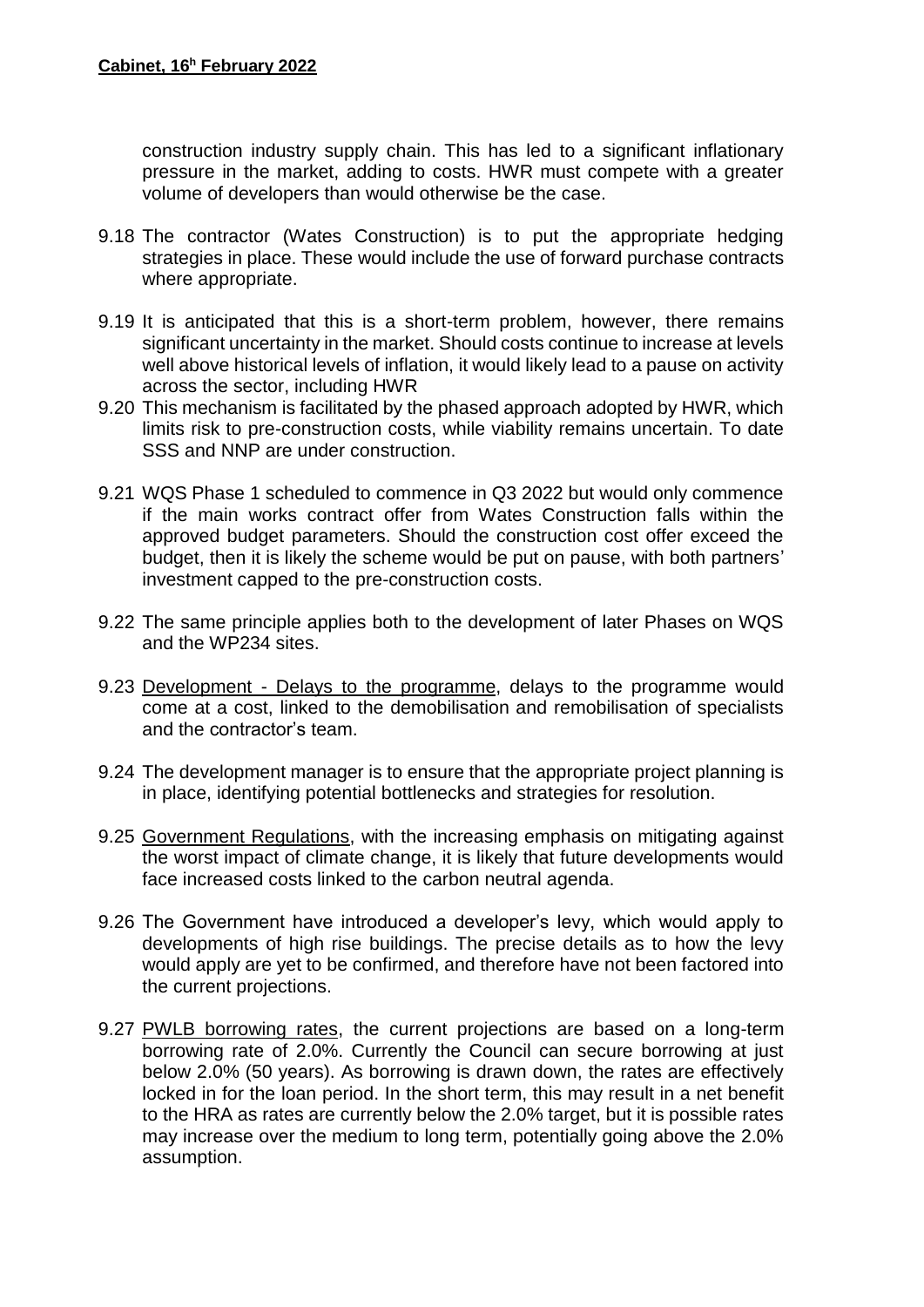- 9.28 The modelling above indicates that the Council over the life of the 12 Estates Programme should not expose itself to a weighted cost of borrowing more than 4% to ensure payback can be achieved with 40 years. Going above a weighted average of 5% would put overall programme viability at risk.
- 9.29 House prices and sales risk, private sale units are priced under a 'Red Book' methodology, which is based on an assessment of the current value of new developments in the area. No house price inflation has been applied to the scheme. It is possible that once a degree of confidence and certainty is achieved in the macro-economic environment, the scheme may begin to benefit from the impact of house price inflation.
- 9.30 Shared ownership, the financial models are underpinned by an assumption that disposals of shared ownership product yield an average receipt of 40 per cent of open market value. Should average receipts exceed the 40% hurdle, the JV would pay over the surplus to the Council.
- 9.31 The Council would benefit from a higher interest in the property, accruing net revenues over and above the current 60 per cent of OMV assumption.
- 9.32 GLA funding, the Council will continue to maximise opportunities for capital grant. However, given the current demand for affordable housing grant, it is likely that future programmes would be over-subscribed, often resulting in a lower than anticipated funding offer from the GLA.
- 9.33 Given the need for sources of capital funding, the lower throughput of grant is likely to delay the progress of the future pipeline schemes.
- 9.34 GLA 16-21 grant Phase 1 WQS, the GLA are imposing a requirement for the Council to enter an overarching build contract for all of the Waterloo and Queen Street Estate development with Wates. This is a change from the current position, where a build contract is let for each stage in the programme.
- 9.35 Appropriation and compensation claims, there is a degree of uncertainty with regards to any claims linked to the appropriation to planning. Any claims for compensation must be met from the HRA capital Programme and would be funded from the project contingency budget.
- 9.36 The Macro-economic and regulatory risks, overall, the prospect of realising the outcomes for the programme will remain subject to numerous different factors beyond the LLP's control, ranging from local, regional, and national asset price and demand fluctuations to the wider macro-economic forces such as volatility in interest rates, the value of the pound and the availability of credit and mortgages.

## **10. Legal implications and risks:**

10.1 This report follows a number of previous reports to Cabinet including the reports in February 2019 and 2020 and March 2021 which considered the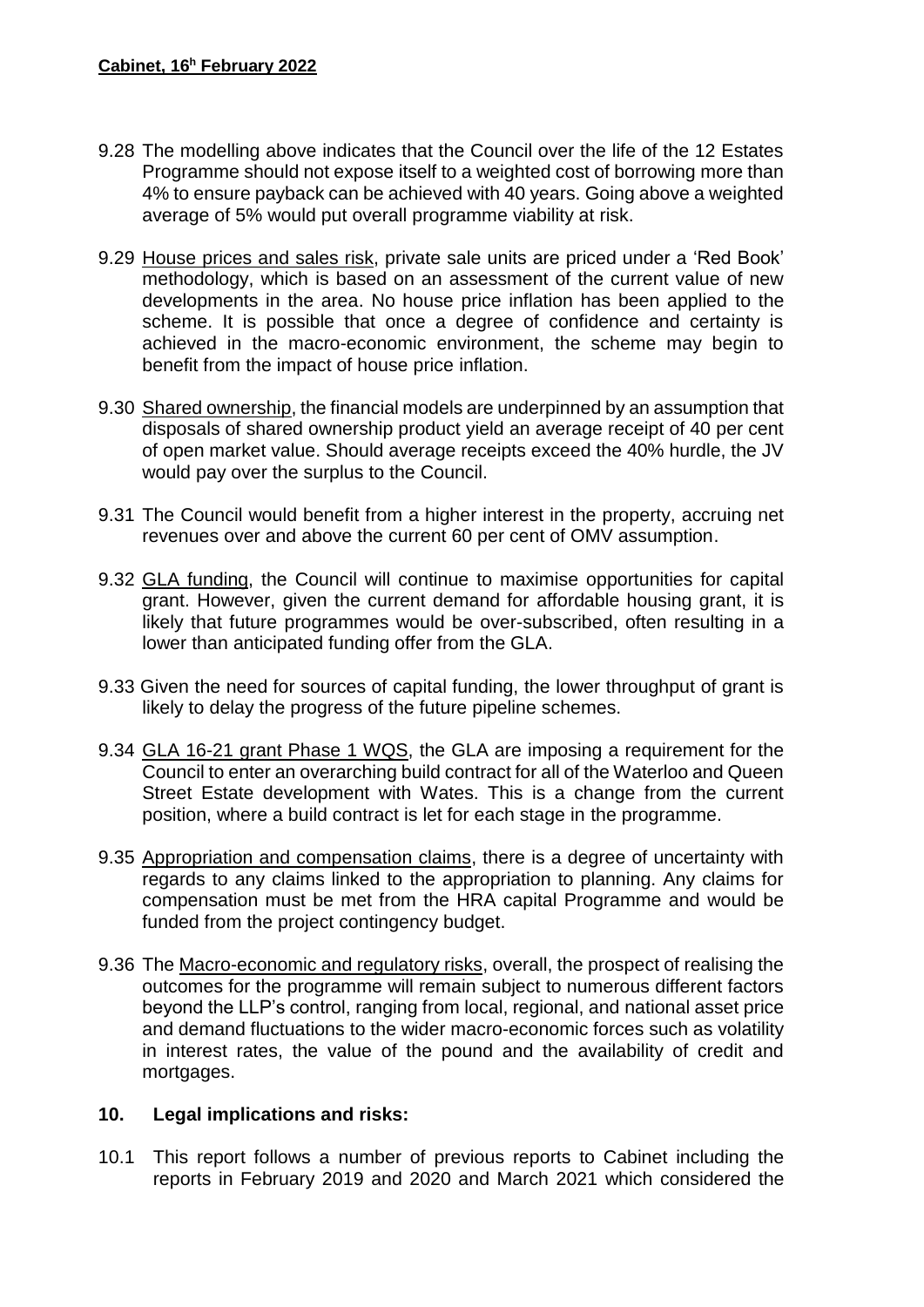first, second and third JV business plans respectively. The report in August 2020 set out the options to deliver the Napier New Plymouth development in light of the COVID-19 implications

- 10.2 The Council is being asked to approve the business plan dated February 2022, which includes a number of changes from the previous business plan that was approved.
- 10.3 The Council has entered into the joint venture LLP with Wates pursuant to a number of powers including the Housing Act 1985, the Housing and Regeneration Act 2008, the Local Government Act 1972 and the general power of competence in section 1 Localism Act 2011.
- 10.4 The Council is now contractually committed to progress the project in accordance with the agreements that have been entered into with Wates and the JV, unless variations are agreed by the parties.
- 10.5 This report seeks Cabinet approval to the inclusion of a budget of £106.5m equity for the 12 Sites and Chippenham Road scheme together with a budget of £58.3m for potential land acquisition/CPO costs within the proposed HRA capital programme, which will be considered by Cabinet in February 2022 in the annual rent setting and capital programme report and recommended to Full Council for approval in February 2022. Cabinet is also asked to approve an increased amount of forward funding of up to £10.198m in respect of the Waterloo and Queen Street Estate (bringing the forward funding total for this scheme to date to £32.960m), together with a budget of up to £1.0m to fund the offer to purchase properties on the Solar Serena Sunrise estate where the owner is deceased, and a bid for funding under the GLA Supported Housing Programme for Solar, Serena, Sunrise for 26 affordable rented homes, up to the value of £3.120m. It is noted that approval to enter into any grant funding arrangements with the GLA will be subject to a further executive decision in due course.
- 10.6 In view of the increase in affordable housing offered by the revised work package, the proposed increase in funding needs to be considered in the light of the new Subsidy control regime. Subsidies to economic actors from state resources which may affect trade or investment in between the UK and the EU are caught, and there is a currently incomplete regime which is due to be amplified following a consultation launched 3 February 2021. The base rules in force at the moment incorporate a similar exemption to the EU rules for SGEI. These are now known as Services of Public Economic Interest (SPEI), but the exemption is less clear. The basic principle is that subsidies within the definition need to be considered by grantors as to whether or not they are consistent with 6 principles, although where compliance with those principles would obstruct the performance of the relevant service an SPEI is exempt.

 As detailed in the Exempt Appendix 1 these principles have been considered and the additional funding is consistent with these principles therefore the funding will fall within the Services of Public Economic Interest exemption.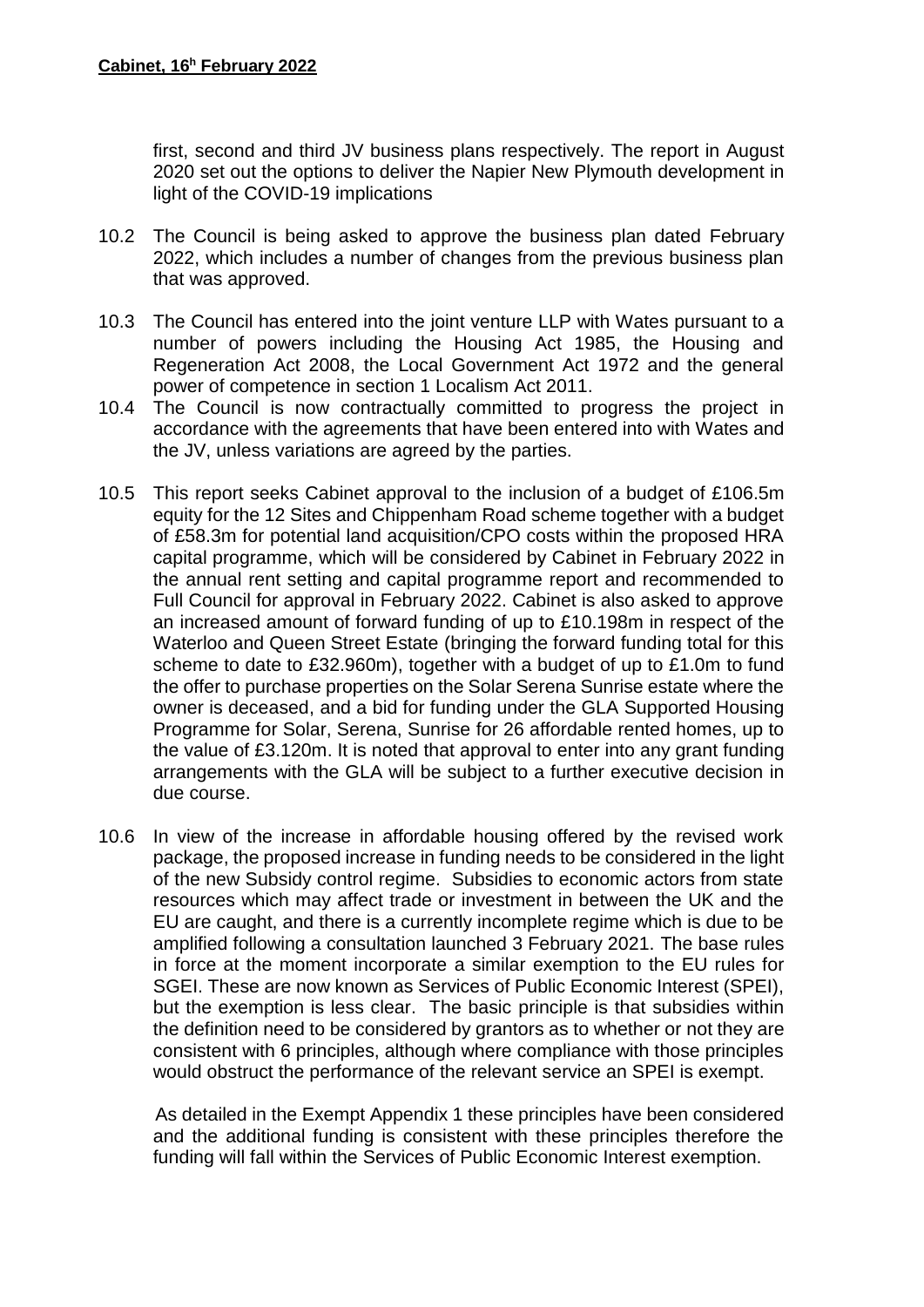- 10.7 The Council has broad powers under Part 2 Housing Act 1985 to promote or deliver housing of any tenure for the purposes of meeting housing need which permits the proposed acquisition of housing set out in this report.
- 10.8 The Council intends to use the power to override easements and other rights in section 203, Housing and Planning Act 2016 for the property to be disposed of to the JV. To do so, it must first appropriate the land for planning purposes. Once the land has been appropriated, if the Council intends to grant a build lease to the JV then this will constitute a disposal. The Council has the power to dispose of property appropriated for planning purposes in section 233 of the Town and Country Planning Act 1990.
- 10.9 If there is any HRA land that will not be appropriated, or if appropriated land is returned to the HRA before development, Secretary of State consent would be required before it could be disposed of to the JV (disposal is broadly defined and includes not only a transfer of the freehold but also the granting of a lease, as is the intention here). However, a general consent has been issued by the Secretary of State that would be relevant in these circumstances. Consent A3.2 of the General Housing Consents 2013 permits disposal of vacant land, which includes land on which dwellings have been built provided (1) they have been demolished, or (2) are no longer fit for habitation and are due to be demolished.
- 10.10 The Council has a broad power to appropriate land for the purposes of Part II housing under section 19(1) of the Housing Act 1985. This power can be used by the Council to transfer the freehold of the land back into the HRA.

## 11.0 **Human Resources implications and risks:**

11.1 There appear to be no HR implications or risks arising that impact directly on the Councils workforce.

## 12.0 **Equalities implications and risks:**

12.1 The public sector equality duty under section 149 of the Equality Act 2010 ("PSED") requires the Council when exercising its functions to have due regard to: (i) the need to eliminate discrimination, harassment, victimisation and any other conduct that is prohibited by or under the Equality Act 2010; and (ii) the need to advance equality of opportunity between persons who share protected characteristics and those who do not, and to foster good relations between those who have protected characteristics and those who do not. 'Protected characteristics' include: gender, race and disability, sexual orientation, age, marriage and civil partnerships, religion or belief, pregnancy and maternity and gender reassignment. The Council is committed to improving the quality of life for all, and supports wider social and economic growth through social and physical regeneration.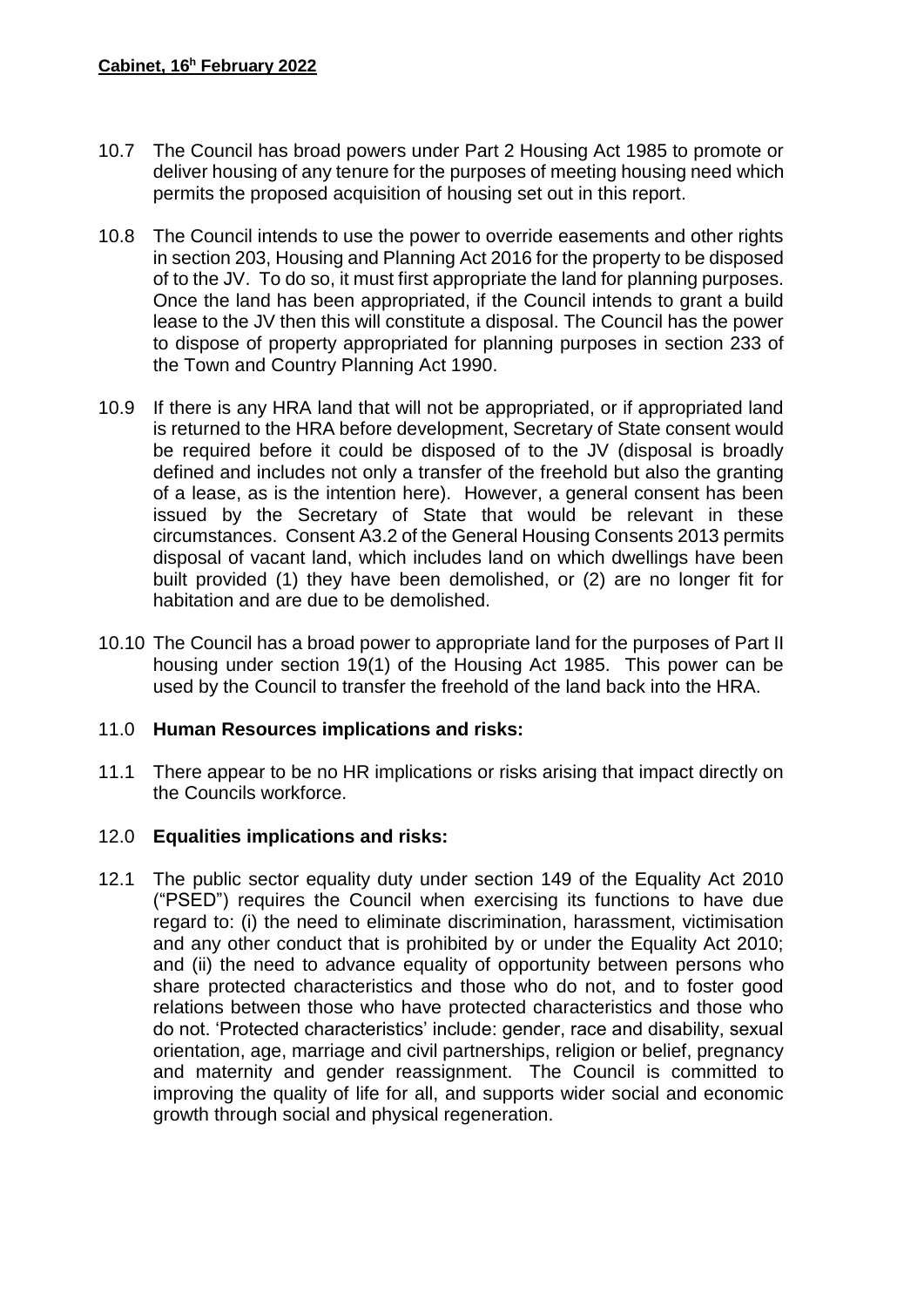12.2 Officers are due to embark on a commissioning process to update site specific EIAs to re-evaluate the need of individuals and households affected by this regeneration programme.

# 13.0 **Health & Wellbeing Benefits**:

- 13.1 Havering council is committed to improving the health and wellbeing of its residents. The provision of good quality and affordable housing is an important determinant of health and wellbeing as housing impacts both our physical and mental health and wellbeing.
- 13.2 Inadequate or poorly designed housing is associated with increased risk of ill health including cardiovascular and respiratory diseases, depression and anxiety as well as risk of physical injury from accidents.
- 13.3 The Havering Wates Joint Venture partnership is key to delivering Havering's ambitions to provide more good quality, genuinely affordable homes for local people.
- 13.4 This will impact positively on individuals and families with housing needs including those on low income by increasing access to the number of affordable, quality homes which will, in turn, reduce risk of ill health and improve their quality of life.
- 13.5 A health impact assessment will be undertaken for all the Joint Venture schemes.
- 13.6 The Joint Venture has continued to work with local social enterprises providing local people with jobs, apprenticeships, and work placements which will have positive impact on health and wellbeing of residents.

## 14.0 **Health & Wellbeing Risks**:

14.1 The proposals outlined in this report do not give rise to any health and wellbeing risks.